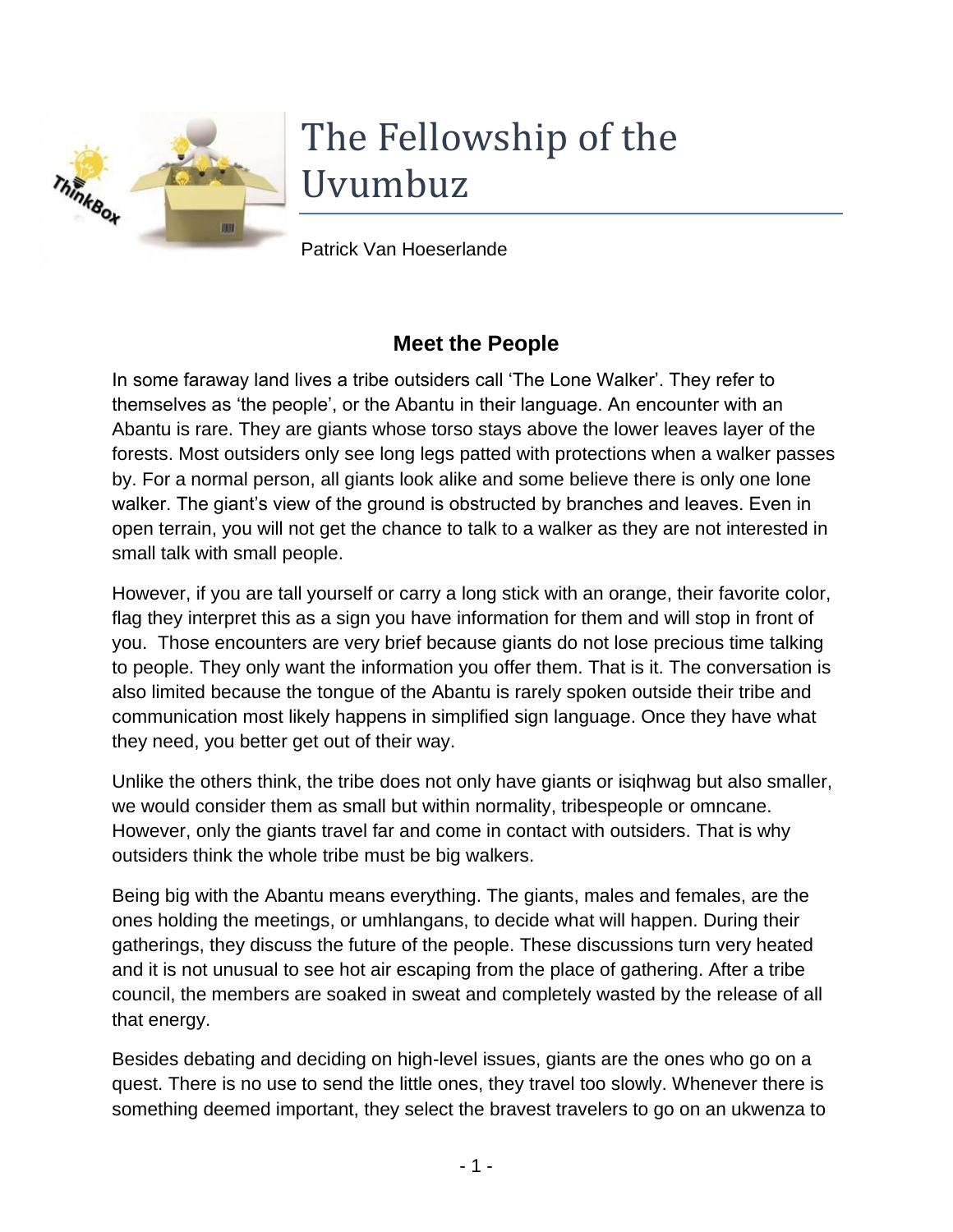look for it. Giants have the speed and endurance to cover huge areas in search of whatever they need to find. And they are convinced they excel in it.

Being a giant is a time-consuming but very fulfilling and respected duty. That is why Abantu parents, small and big, hope their children will become giants. All kids indifferent to their heritage may be born a giant. Although there are many beliefs on why a child becomes a giant, and consequently many useless rituals to influence the process, the real cause of the growth difference is not known. The first signs are apparent around the age of five, but sometimes this happens later in life. By reaching puberty, the distinction between an isiqhwag and an omncane is quite clear. That is also the moment the education of the boy or girl changes drastically. A giant kid is introduced to the circle of leaders, while the small children stay with their parents to be prepared for a place in the tribe.

If you now think that the life of an omncane is a bad one, you are mistaken. They rarely leave the dominion of the tribe. They find happiness in the small pleasures of life and are not interested in the big issues of the here and now. These are the worker bees taking care of the daily routine. They are the bakers, butchers, handymen, farmers… doing the work. Without them, there would be no tribe to lead. Some even say that the smaller people run the tribe. A thought the giants find preposterous.

Anyhow, life was good. The people lived well while their walkers roamed the surrounding plane in search of… important things.

## **The Interest in the Uvumbuz**

It started with one giant coming home telling about some strange things he had seen. Then another one. A third told stories about a tribe that was sitting when holding a meeting. This way their meetings were less tiresome and they could discuss longer on serious matters. Why had they never thought about that?

Then another told about outsiders that had a special arrangement for the seating. The experienced walkers would sit on one side; the older giants would sit on the other side. They applied it and were very happy with this new arrangement. Why had they never thought about that?

Another walker came in with a story about travelers using white sticks. These sticks made walking easier. So, all the walkers painted their sticks white convinced that they would walk faster. Why had they never thought about that?

That question evolved into the main topic of the tribe meetings. A lot of hot air was vented on what it was that they missed. How comes that outsiders came up with those fantastic ideas, while the only thing they could do was to copy it. They needed to find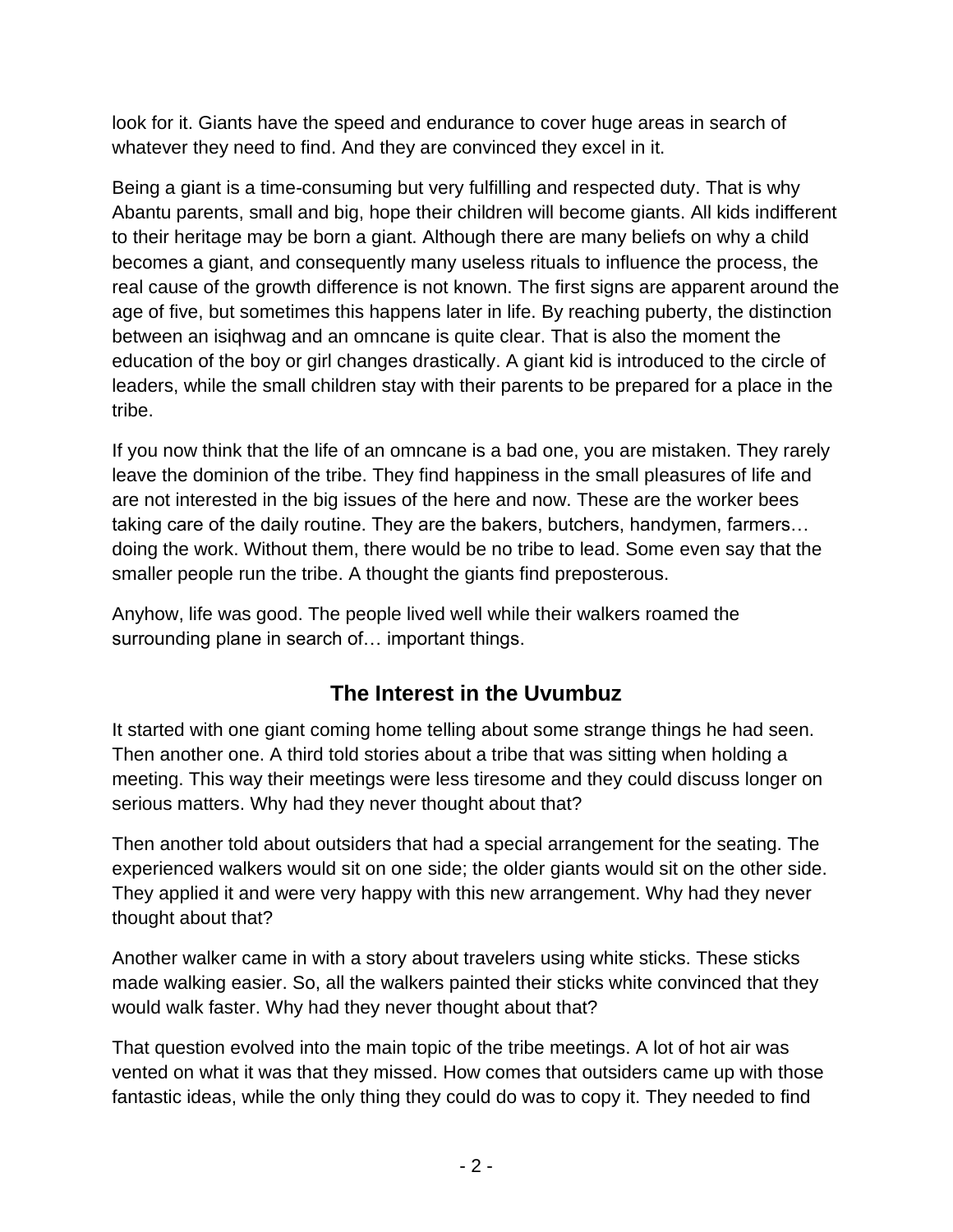what it was that the outside tribes possessed and they did not. The council decided for the first time to send out ten walkers at the same time. The tribe was in crisis.

Well, that was what the giants thought. For the small people, it was business as usual. They needed to care of the collective, of the day-to-day activities and no fancy chairs or white walking sticks would change that. Crisis? Well, if the giants say there is one, then there must be one, right? Life went on while the walkers went looking for what they missed. For the thing that would change everything.

After a fortnight, the ten came back within the span of a day. When the last arrived, the giants held a tribe council. All ten told the story of their travel. It went on for hours, days. For the first time since the people could remember, the council was interrupted for a few hours, because the giants were too exhausted to continue. The smaller members started wondering if there was indeed something extraordinary going on.

Three friends, Ukuk, Ngokush, and Cabanga, had to know what it was and they agreed to spy on the council once it would restart. When the giants woke up and trotted to the meeting place, they followed quietly. Ukuk, the informal leader of the trio, knew a nice spot to observe the meeting. Close enough to hear the conversations, but far enough to stay undetected. Not that listening in was forbidden, but it was considered a waste of time for small people. As a rule, an omncane did not attend a council.

There was one exception to the unspoken rule and that was, Kanipha. He was always invited to the council. He had not only the ability to listen carefully about what the giants were talking; he could also summarize the discussions very well. He could even recap extremely heated discussions in such a way that all would agree. The giants appreciated his skill and gave him the last word before the chief concluded. Unfortunately, his way of compressing a council meeting in a few lines to everybody's liking meant that most of the time his words were not very precise. Every member heard what he or she thought about the issue. Being precise would have led to unacceptable conclusions.

The three saw Kanipha walking through the legs of the council member listening carefully and attentively. He was sweating because of the heat, but he could outlast any giant during a council. It went on for hours, until at last voices quieted down.

"You had a long and fruitful discussion. A meeting so though and long that for the first time, you had to hold a break before you could finish this council." A low rumble marked their agreement.

"We have heard the stories of the ten. They told us about new things they saw or were voiced by outsiders. We have discussed all that information. All these efforts were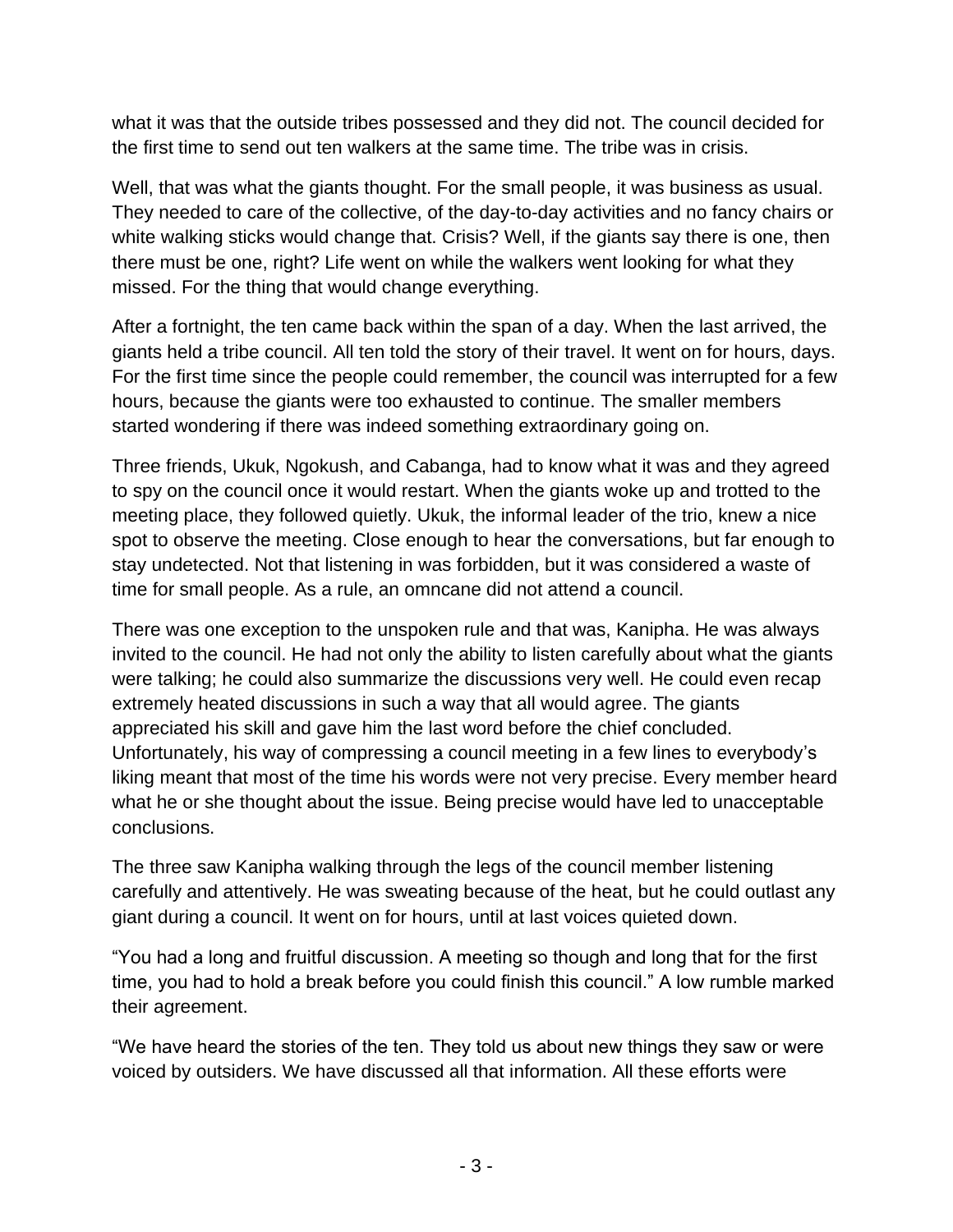worthwhile because our combined efforts had shed light on what we are looking for," continued the chief. Again a low rumble.

"At last, we know how to recognize the uvumbuz!" The chief was indeed a happy man.

The chief pointed to Kanipha, the sign that he expected him to summarize the discussion. He walked slowly to a position next to the chief. Took a good look at all present and summarized the meeting in a rhythmic tone:

"Unearth fallen.

Untouchable imagined.

Uncertainty defied.

Unknown perceived.

Trinity overlooked."

A low rumble rolled through the audience. That was indeed what they all could agree.

"Thank you, wise man, for this perfect report of our discussion," the chief took over. "Our travelers know clearly what they have to look for. They will leave at first light. Good night my fellow isiqhwag."

After these words, the chief left the meeting followed by the rest of the council.

"Always interesting to observe a council meeting," concluded Ukuk.

"That Kanipha fellow is good at what he's doing," added Cabanga.

"But what does that all mean?" questioned Ngokush.

"Well, that our giants will travel again," answered Ukuk. They laughed.

"Well, well, who have we here?" The voice of Kanipha. Sudden silence.

"Uh, uh, we were watching the council and were discussing your wisdom to summarize such meetings," tried Ukuk.

"No worries, friends. There is no rule against listening. Only the idea that it is time wasted for you. Relax," replied Kanipha.

"Yes, we know," they said almost in unison.

"Only, only, it is a pity that only they can look for the uvumbuz," uttered Ukuk.

"Why is that?" asked the wise one.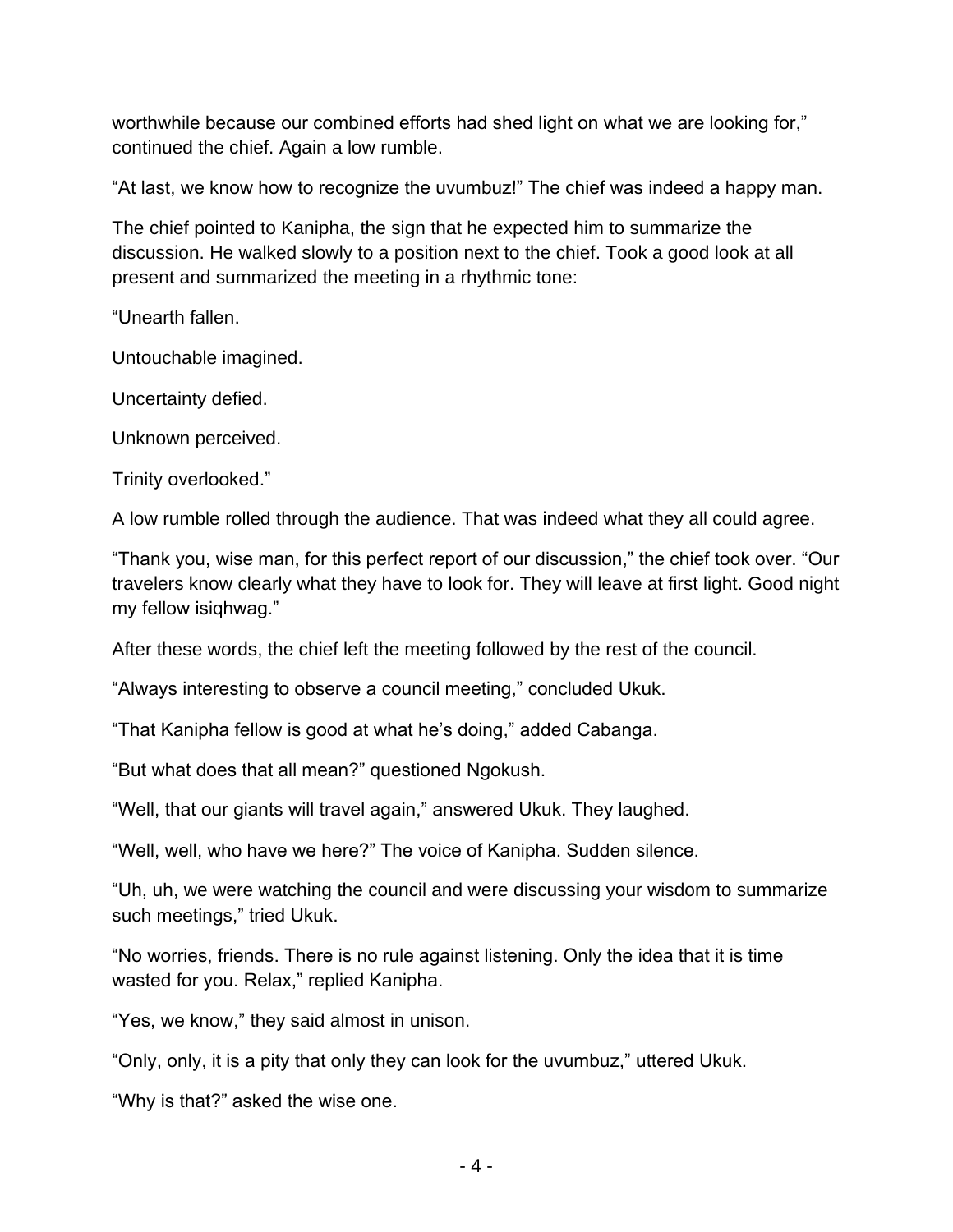"Uh, because they are the travelers?" Kanipha shook his head.

"They walk faster than us?" Again a no.

"They are smarter?" No.

"We don't know," concluded Cabanga.

"But you are going to tell us," probed Ngokush.

"No, I will not tell you why, because there is no rule stating that only giants travel," instructed Kanipha. The three were surprised by that answer. They knew of no omncane telling stories about strange places. They thought that was because they were not allowed to go on a journey.

"Why is there no traveling omncane?" questioned Ukuk.

"Well, because no omncane is doing it," was the simple reply. "If you are so interested in the uvumbuz, why don't you three go looking for it?"

"Because we don't know where to look?" said Ngokush.

"Walk four days towards where the sun sets. On your last evening, look for the mountain in the light. You'll find what you are looking for on that top," spoke Kanipha.

"Why would we find something the giants are looking for?"

"Does the eagle sees the same world as the frog?" Kanipha's reply gave them something to think.

"But, how do we know we found what we are looking for?" tried Ngokush again.

"You know what the giants know. Unearth fallen. Untouchable…" His voice died while he walked away from the little gathering. Leaving the three friends behind.

## **The Ukwenza of the Frogs**

The next day, the village was in for an early rise. Normally, only a few people are waving out travelers, but rumors had traveled faster than giants do and by morning, the whole tribe knew that this was not a routine ukwenza. Their giants left in search of something life-changing, maybe even for the small people. Before the first traveler started her journey, there was a crowd on the street cheering. It went on for hours until the last disappeared behind the horizon.

Ukuk used the crowd to get next to his friend Ngokush. He kicked him in the side.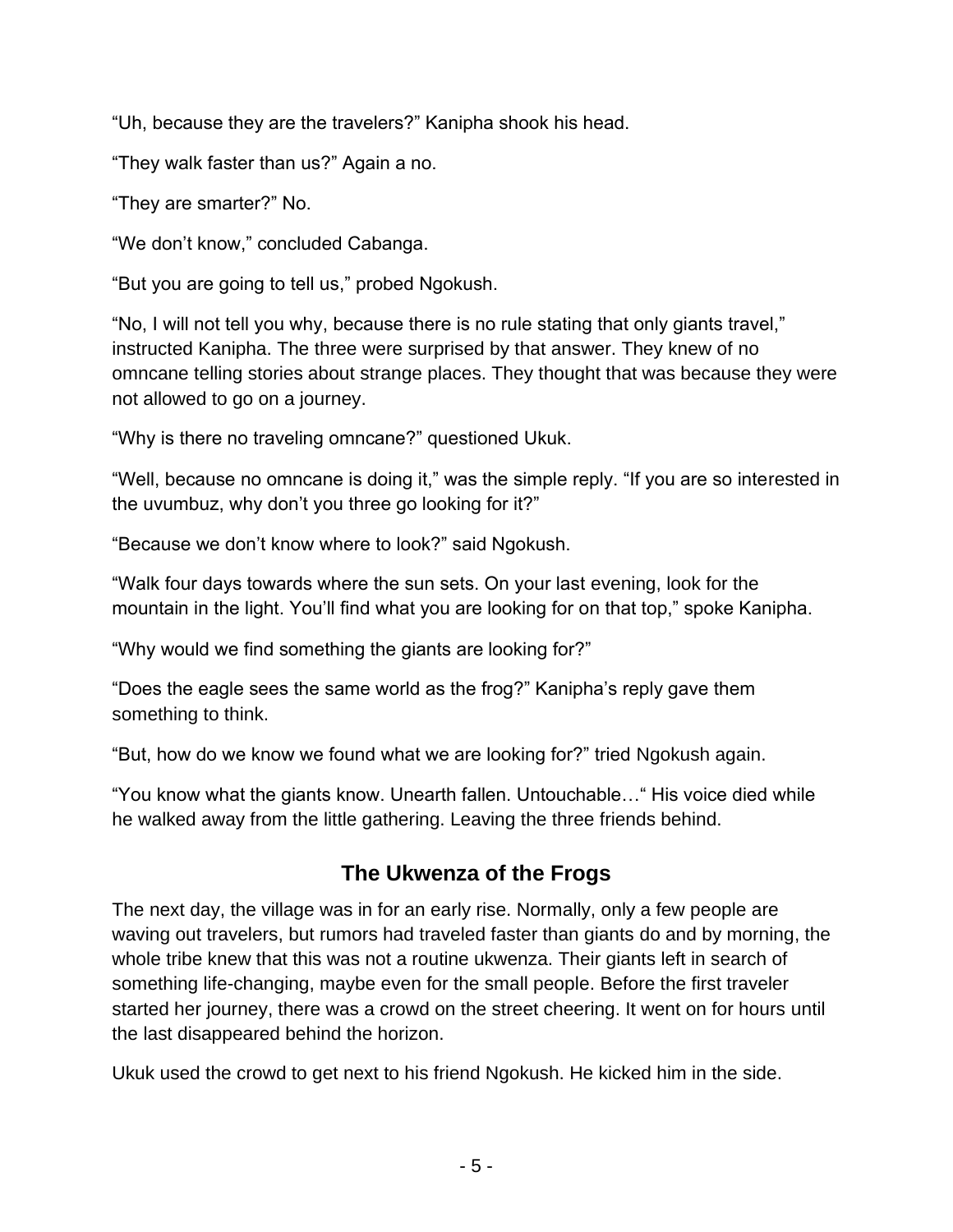"Ready?" he asked.

"Ready for what?" his friend tried.

"Well, you know. For travel."

"You are serious about going?"

"Of course. Let's do this together."

"What about Cabanga?"

"She'll go if you go," smiled Ukuk.

"Yeah, right."

"Ok, that's a go."

"Hey, I didn't say that." However, it was too late. Ukuk was already next to Cabanga telling her they would leave in an hour. Ngokush saw she looked in his direction, nodded and left for her house. No way out. He turned around to get his stuff. Time to get ready.

An hour later, they met at the edge of the village. There was no crowd to wave them out. It was better this way. Nobody needed to know about this mission to fail. They would be the joke of the tribe if they returned empty-handed. No, it was better nobody knew about their plan. They could always make up a story to explain their long absence once they were back.

"Let's start this journey," Ukuk said with some excitement in his voice. And with that, the first Ukwenza of the small since long began.

"How will we call our group?" asked Cabanga after a while.

"Right we don't have a name," replied Ngokush.

"We should have one," said Cabanga, "what do you think about Cangokuk?"

"Neh, too ordinary. Everybody makes up that kind of group names. We need something with more ring to it."

"The small walkers? The little giants?"

"That sounds nice, but…" appraised Ukuk, "what did Kanipha tell us about seeing things differently?"

"That an eagle and a frog see the world from a different perspective," replied Ngokush.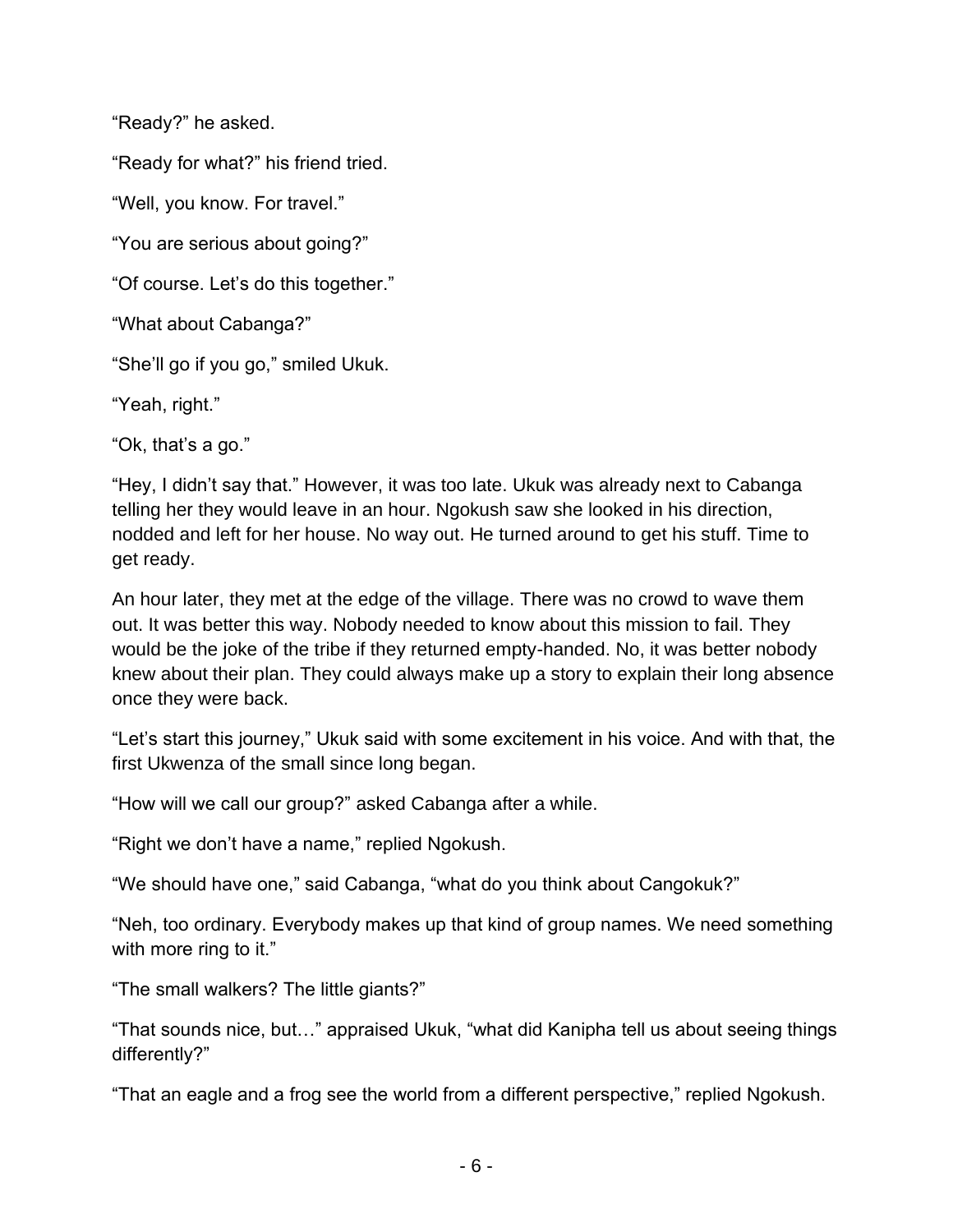"That is it, the frogs," smiled Cabanga. "The Ukwenza of the Frogs." The two others looked at each other and simulated the low rumble to show their agreement.

During four days, they walked through forests, fields, over hills, and across rivers in the direction where the sun sets. No obstacles were too big to overcome. They only stopped when it was too dark to travel safely. It was hard work but that did not stop them from having fun or enjoy a good meal. Ngokush proved to be an excellent cook with his small field kettle. Cabanga was a born storyteller, while Ukuk could find the best camping spots, well-protected with magnificent sights.

There were not sure which mountain they were looking for, but that did not matter as long as they reached it on the fourth night. By midday on day four, they could see a lone mountain within reach of daylight travel. That must be the place. As they approach the solitary mountain, they could see a big tree on top. Was that their objective? Would the secret of the uvumbuz be hidden there? As they approached the mountain, the tension of expectation raised.

Suddenly, they stopped. A deep valley with a wild river below blocked their way. Traversing it meant they would not reach the treasure before dusk. Too late? However, they had no other option, so they descended the steep wall driven by the smell of their goal.

### **Unearth Fallen**

Tired and a bit frustrated they reached the foot of the mountain when day turned into night. The full moon was already beginning her travel through the sky. Clouds were gathering above them announcing a violent thunderstorm. They were down while they had to be up there.

Ukuk and Ngokush sat down in disappointment. Their quest ended midway. A failure. Purposeful traveling was indeed something for the giants.

"Hey guys, look at that," she said pointing to the mountain. Without much enthusiasm, both stood up and walked over to her. "Don't you see it?"

"See what?"

"You remember the council meeting wherein they concluded that the uvumbuz should be bathed in light?" she explained.

"Yeah, they even thought it would be a star falling on the earth," remembered Ngokush.

"Well, don't you see it? The moon!" she replied. The moon had risen a bit and was shining just behind the mountain contrasting with the old tree on the top.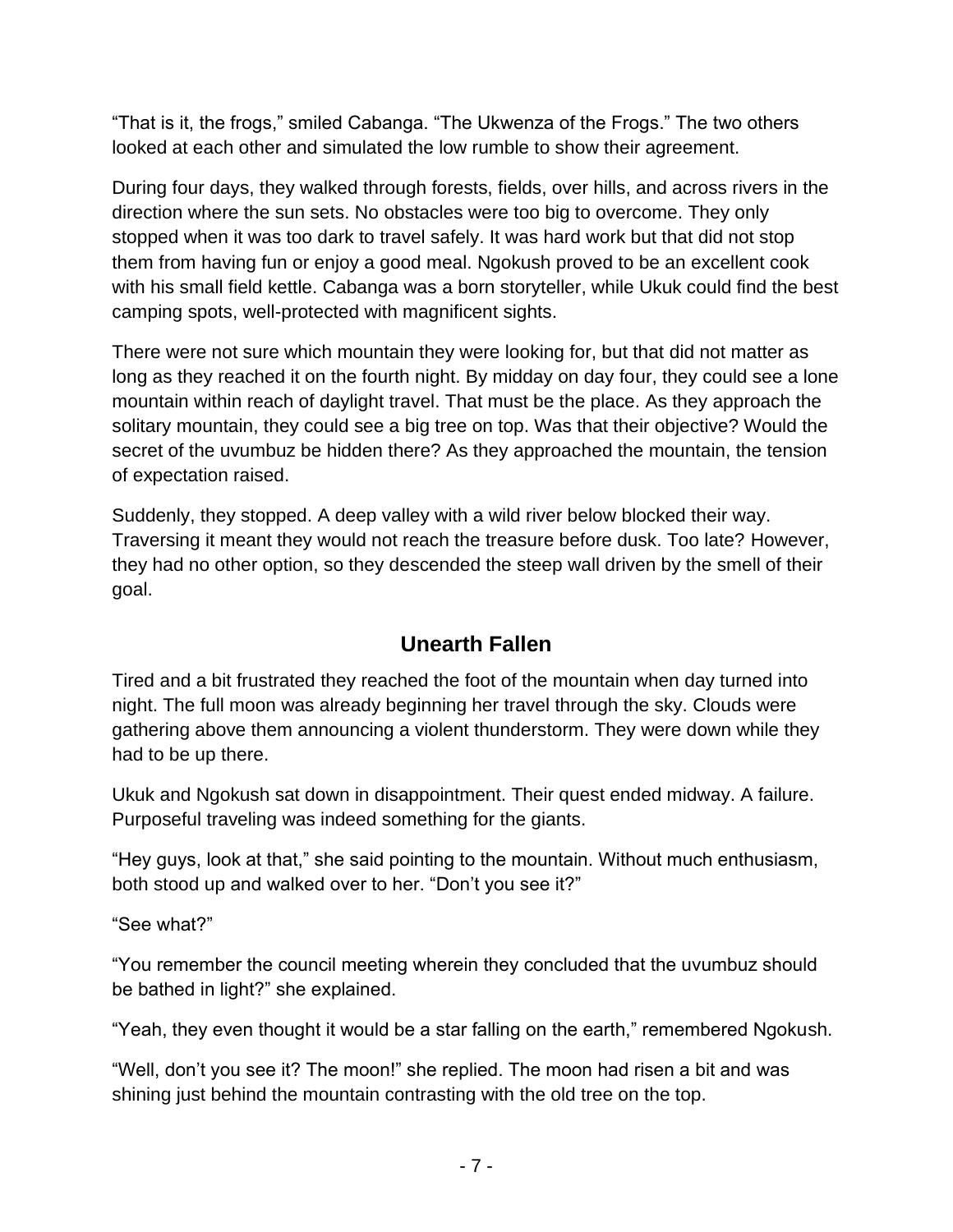"Yes, the tree. That is where we will find it. We didn't need to be on the top, but right here," said Ukuk understanding the wrong assumption upon which their decision was based. They wanted to look for it from a point of view of a giant, but they were not eagles, they were frogs. That is why walkers did not find what they were looking for. They could simply not see it from the right perspective. It all made sense.

"Leave everything, we have to go to the top and find the uvumbuz before the storm hits us," he yelled and started to run uphill without waiting for his friends. The two others stood for a moment puzzled at what just happened but then decided to follow their friend. There was not much time. The clouds were gathering fast. The mountain was not inclined to give up its secret easily.

As they reached the top, the first flash of light ignited a firework in the sky. A roaring thunder applauded for every flash like a very happy public. The nearby crackling of superheated air sounded like doomsday. The lighting touched the tree with one of its fingers setting the centuries-old wood ablaze. The tree fell and burned fiercely. Only rain could save it, but that did not come.

The three stopped in their track. They looked shocked. Failed at the finish. They stood there as time stood still. Then suddenly, Ukuk sprinted to the tree.

"Don't do it. It is too late!" yelled Cabanga. Ngokush wanted to go after his friend, but Cabanga stopped him. "Don't!"

Ukuk had no idea what he was doing or looking for, only that he had to run to the tree and salvage whatever it was. Unearth fallen. He had to find it now. There was no later.

Arrived at the tree, he saw that the power of the light had unrooted part of the tree. Everything was burning. Too hot to take something with him. Then he saw it: a small piece of the roots was broken off and only one end was in flames. He grabbed it and sped back.

They saw him coming with the burning root. Was that why they came here?

"We have to go down before it starts raining and make sure to keep this burning," Ukuk yelled while passing by. The two followed without questions.

Back down, Ukuk asked for the field kettle.

"Look for some dry wood to fuel the flame," he asked.

After a while, things calmed down. The rain did not come and the light show drifted to the West.

"This is all that I could take from the tree; a burning root," Ukuk explained.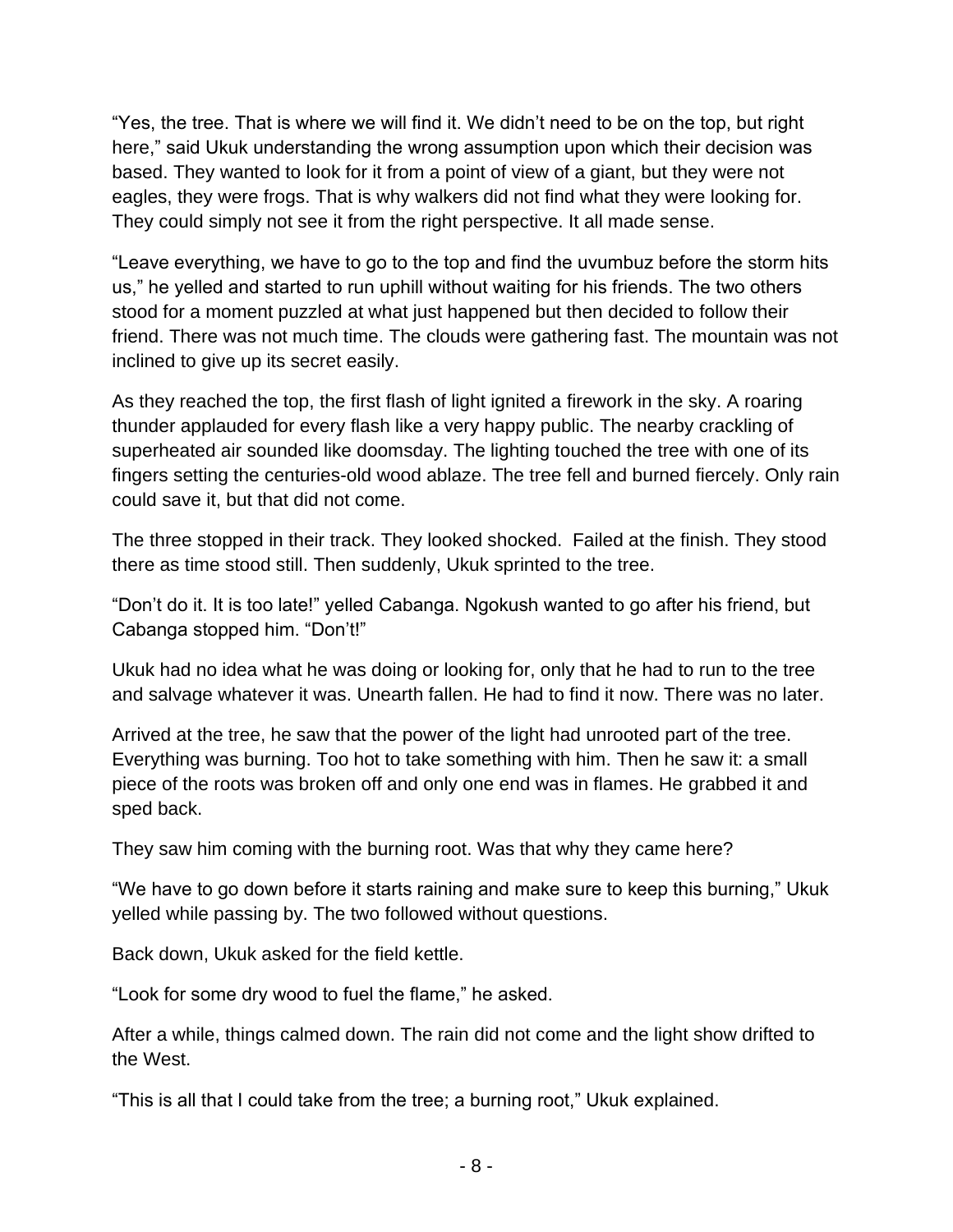"But how can that be the uvumbuz?" Cabanga questioned.

"I don't know. But think about it: Unearth fallen. The lightning knocked down the tree that was lit by the moon on the fourth evening. The fall of the tree unearthed this root. So that must be it," he explained.

"But how do we know that it is the right thing?" Ngokush asked. "Why that piece of root and not another piece?"

"I don't know. But it was the only thing left. It must be that," trying to convince his friends and himself.

"Let's eat and go to sleep," she proposed trying to cool down the excitement of the last hours. Tomorrow, they would head back to the tribe.

## **Untouchable Imagined**

The night did not bring surprises, nor solutions. There was no certainty that they had found what they were looking for, but they had to believe it was. If they made it back within the coming days, they could come up with an acceptable story explaining their absence. Clueless traveling longer would make it harder to repudiate their failed quest. Returning now left that honor saving possibility open. So, they left for the long walk back.

On their second day, they would pass a lake. A good thing because they needed to refill their water bottles. As they moved towards the water, they saw some strange figures stepping out a boat. Two persons dressed in blueish, long coats. Their skin was pale and looked like it was glowing.

"What are those?" asked Ngokush.

"Ssst. These are men from the Water People," answered Cabanga.

"Water people? But I thought that tribe was a fantasy." Ukuk was puzzled.

"No, look at them. They match the description. And they are real," she assured.

"Let's meet them. They don't look dangerous," proposed Ngokush.

"No. Stay! They may not look dangerous, but those boxes are," Ukuk said.

"Yes, those boxes contain ghost dogs. The stories, and it is now clear that these weren't stories, say that water people use those dogs, or whatever they may be, to catch their victims. Once caught, they take the victims to their tribe and turn them into one of them. That is how the tribe survives," she explained. "Let's move away silently."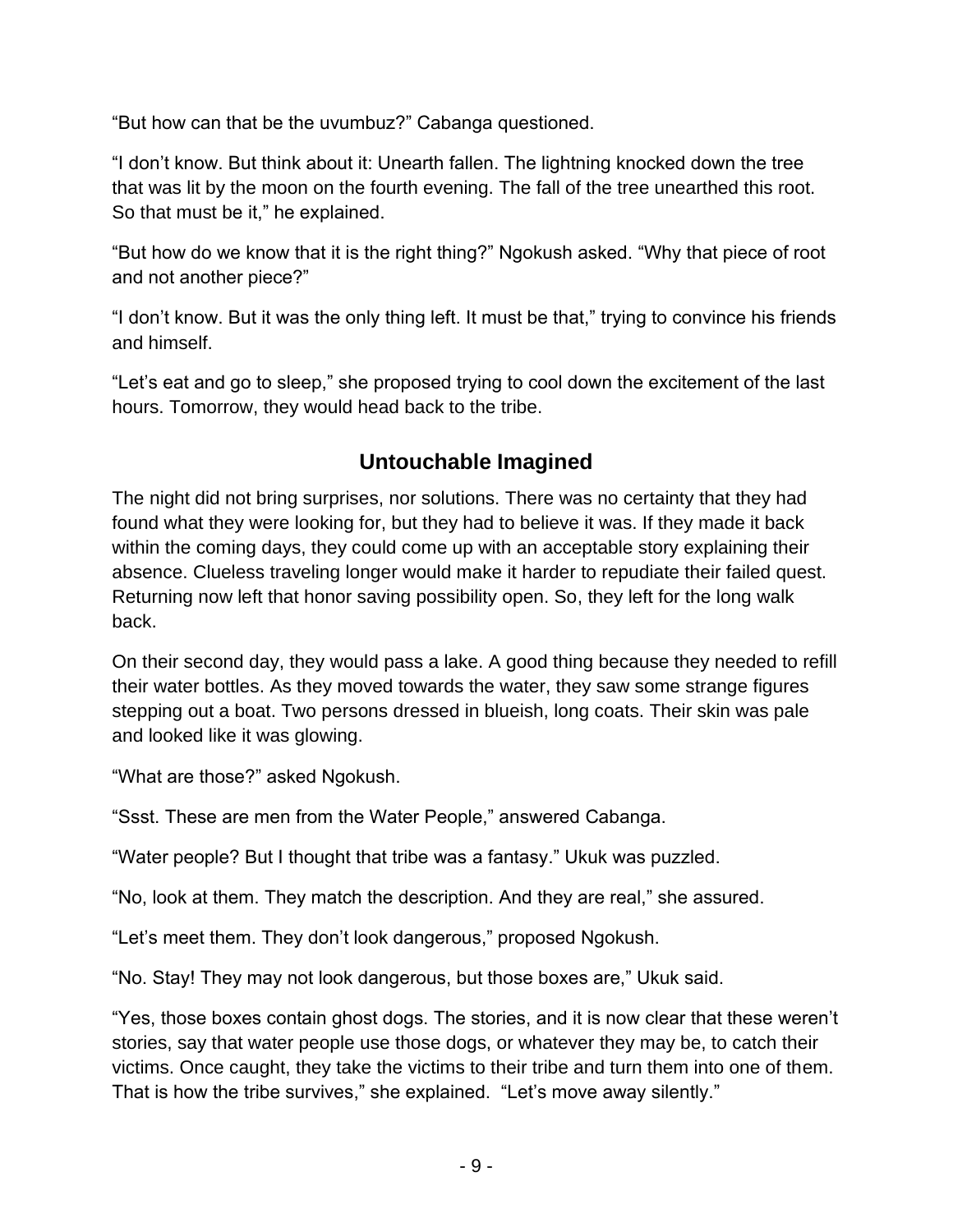As soundlessly as possible, they increased the distance between them and the water people.

"Oh, no!" Ngokush fell over a root. The noise attracted the attention of the men at the waterfront. The two at the waterfront walked to their box and opened the lit. Out came some animal that resembled a dog with rough hair. They had the same blueish shine as their owners, but much more intense. They were a kind of mesmerizing, but that did not last long as danger was imminent.

"Run!" Ukuk yelled. The trio took off at top speed. Soon their pace slowed down. The distance between them and the dogs melted away quickly.

"We cannot outrun them," Ngokush said closing the queue. "We have to come up with something else or we will soon be turned into water people. And I don't like the color blue."

"Stones! Run to those stones and let's use them to stop the dogs," Ukuk explained. They veered to the right. Stopped. Each took a big boulder. Turned around and waited for the right moment.

"Throw when you are sure you will hit. We only have three stones for the two dogs," instructed Ukuk. Ngokush, the strongest of them, followed the dog running in a halfopen space of the forest, while Cabanga, convinced of her precision, went for the dog closing in through the trees. Ukuk switched between both targets as he had decided to be the third thrower in case one missed.

"Be sure you hit your target," Ukuk wanted to say, but Ngokush launched his stone before he could.

"Thoomp." The blue dog disappeared the moment the huge stone landed on its head. It was a strange sight. The dog was gone. Ngokush felt great, but Ukuk found it startling. Why it did bother him, he had no clue, only that is was too easy to be told in stories. No time to agonize about it. He turned his attention to Cabanga's dog. She was still following her target. The dog was further away and disappeared out of sight from time to time. That would be a hard one to kill. It disappeared again. Suddenly Cabanga threw her stone while the dog was nowhere to see. Ukuk's adrenaline kicked in. She had missed it. But then, out of nowhere the dog popped up from behind an old tree just on time to meet his fate.

"Thoomp!" Only her stone touched the soft ground of the forest. The dog was gone.

"Amazing throw! Ngokush did you see that?" Ukuk spun around and saw his friend was already engaged with another dog. He turned around to see Cabanga and she too was engaged in a new dog. Soon, the three were taking turns in the fight, but the dogs keep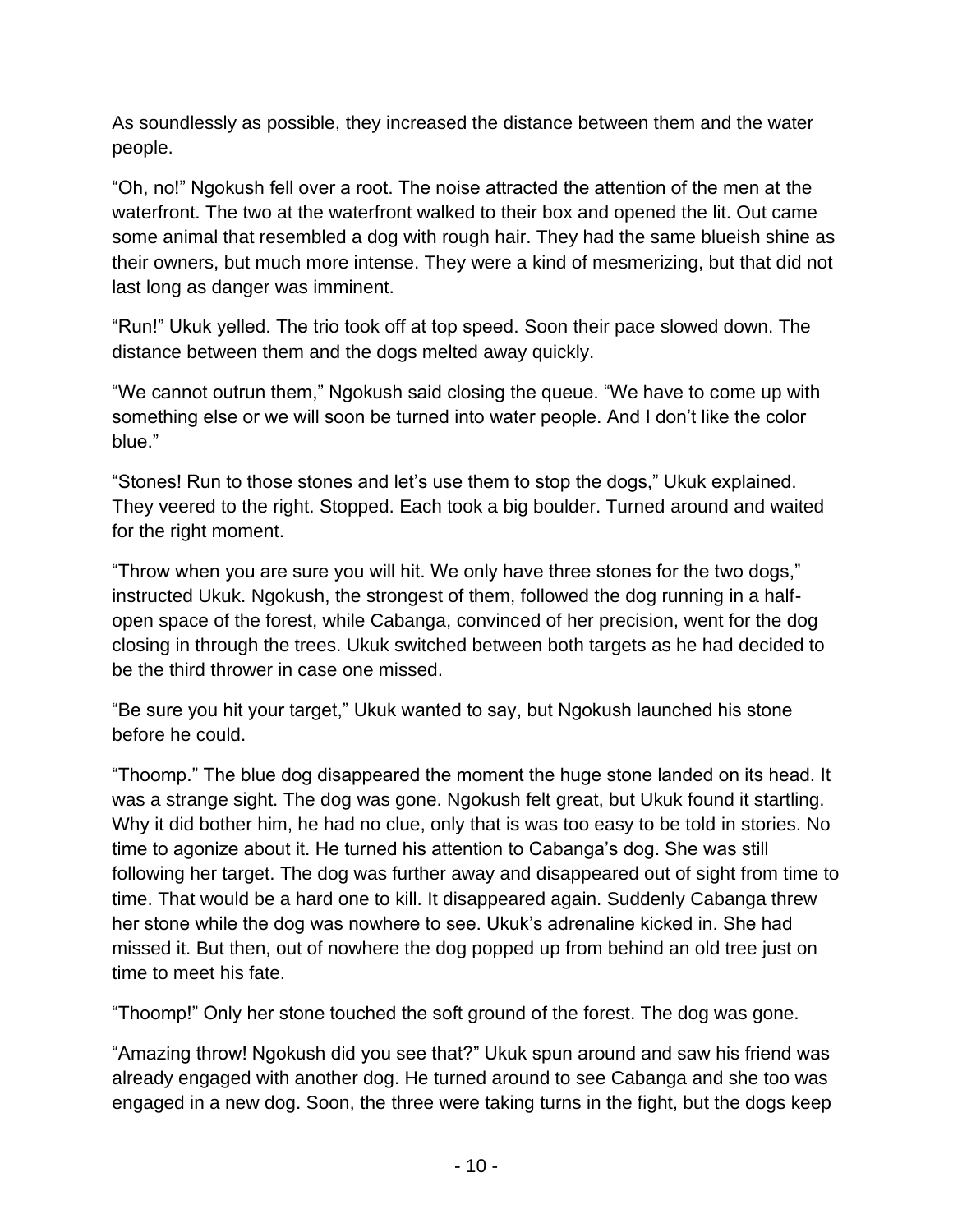coming. Where did those ghost animals come from? Wait, I already vaporized that animal, and here it is again? He starting to grasp why he felt uneasy when Ngokush had hit his first target. Only two dogs were chasing them. So hitting the animals was not killing them although they imploded. Another 'thoomp' interrupted the awkward silence as to prove what Ukuk just figured out. That is why nobody could escape those dogs, there were not real dogs. You could never stop them. They kept coming.

It was his turn again to throw. Aim, throw, 'thoomp'. Soon a new attacker was coming from the waterfront. Then it hit him, every time somebody vaporized a dog, the same animal would leave the box to resume the attack. The animals would keep up until his friends and he would be too tired to throw stones, and that would not be long. Ngokush's reach was getting shorter, Cabanga's precision was getting worse and he felt the pain in his muscles. They had to do something. But what?

After his successful throw, he sat down to think.

"I take a short break. Keep throwing."

He sat down and looked at the flame in the kettle. What was the solution? Then suddenly he understood that throwing stones at the dogs was not the solution. Yes, they were a visible and urgent danger, but not the cause of their situation. Imploding them offered only short-lived relief, although satisfying at first, but soon they found themselves in the same situation. There must be something else to end this.

It felt like the burning root was telling him: "Untouchable imagined." That was it. The real cause of their perilous situation was the water people. They were sending the dogs. However, how to make them stop the hunt. They were too far away to be hit with stone, untouchable. He looked around. A black pool. Tar! Tar burned. The water people needed their wooden boat to get back to their tribe. That is it!

He turns towards Ngokush and told him to take care of all attacking dogs when he told him to do so. He needed Cabanga for something else. His friend was puzzled but agreed to do what was asked of him.

"Whatever you're thinking of, do it quickly. I will not be able to keep that up for long," Ngokush urged Ukuk.

"I know, but it can safe us," he replied.

Then he picked up some heavy and lighter stones. Rolled the lighter ones in the black puddle.

"Cabanga?"

"Yes?"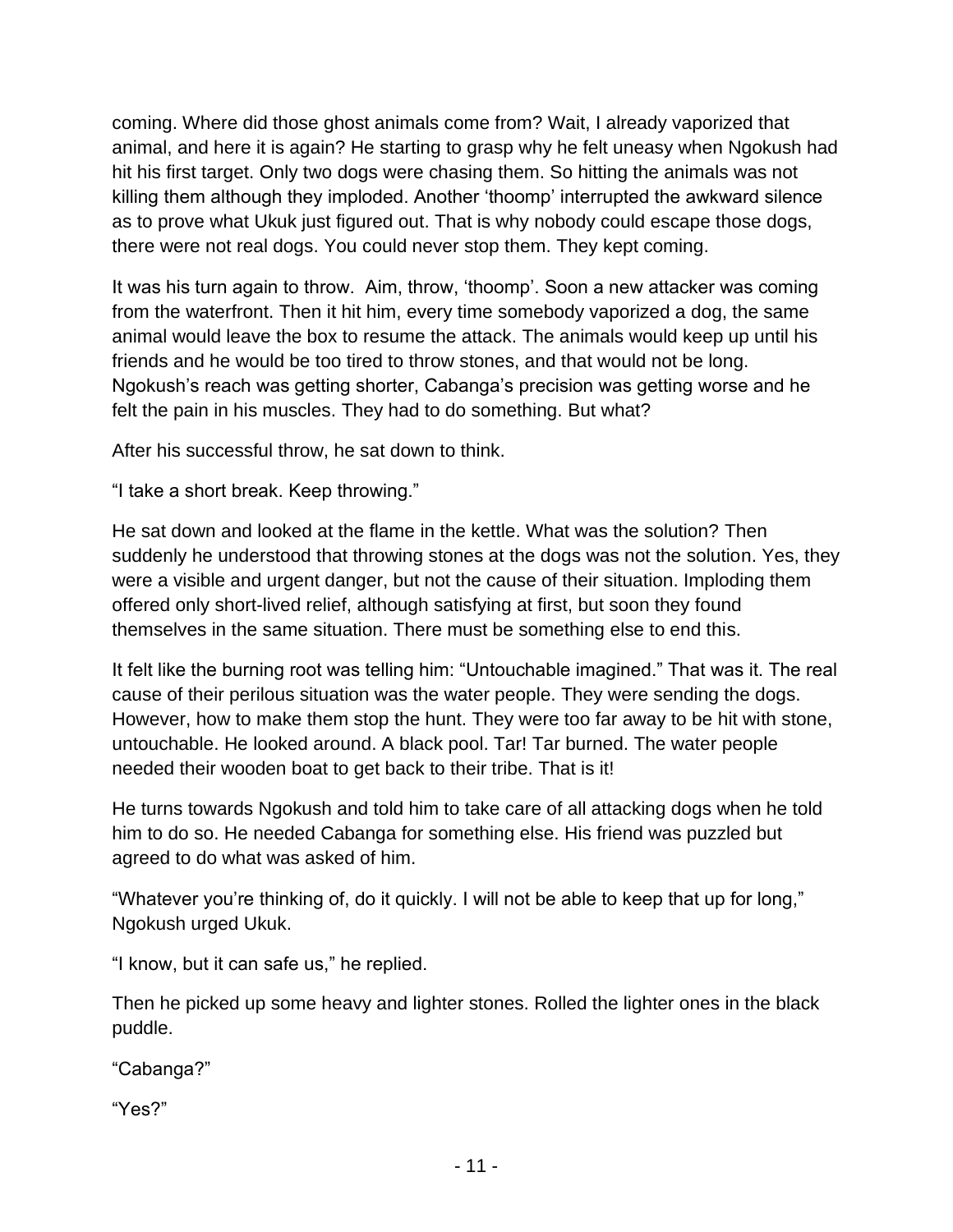"Do you remember where the boat of the water people was put ashore?" he asked her. Another 'thoomp'.

"Yes, I do," she replied with question marks in her eyes.

"Would you be able to hit her boot from here?" he asked.

"Yes, I think I could," she replied, "but I will need some luck."

"OK, when I give the signal, you take a black stone from me, they may be warm, and try to hit the boat. Don't care about the dogs. OK?"

"OK!"

Ukuk picked up a stone and held it in the flame. The small glow indicated that the tar started burning; soon there would be a bigger flame. Time to act.

While Ukuk was preparing the stone, she tried to picture where the boat was because she could not see it from here.

"Now!" Cabanga stretched her arm opening her hand expecting to receive a stone from Ukuk. The moment she felt the weight, her brain instantly calculated the power needed to hit the boat. Her throwing arm moved backward. Her muscles tensed up. And, there went the projectile. She did not wait to see where it hit. Hand open for the next stone.

Meanwhile, Ukuk had a quite look to see if Ngokush needed assistance, then took another black stone, lighted it up and passed it to Cabanga. No time to assess if she was hitting the boat. They just had to trust her capacities and luck. Ngokush was too busy defending their position to glimpse in the direction of two others. He had no clue what was happening next to him.

It was just a matter of time. Or they succumbed to fatigue in which case the dogs would be successful and they would be integrated into the tribe of the water people, or Cabanga would hit the boat convincing the water people to stop the hunt and retreat. Seconds seemed to last minutes, and minutes turned into hours.

"Smoke!" It was Cabanga.

"Smoke is good," told Ukuk. Smoke reaching for the skies was a good sign. Cabanga was threatening the boat or at least something was afire. Will their attackers retreat or stay? Soon, their ordeal would be over. One way or another.

Ngokush stopped throwing. He stood there ready to launch another stone. But everything was quiet. He looked around. Nothing. Ukuk sensed the change too. He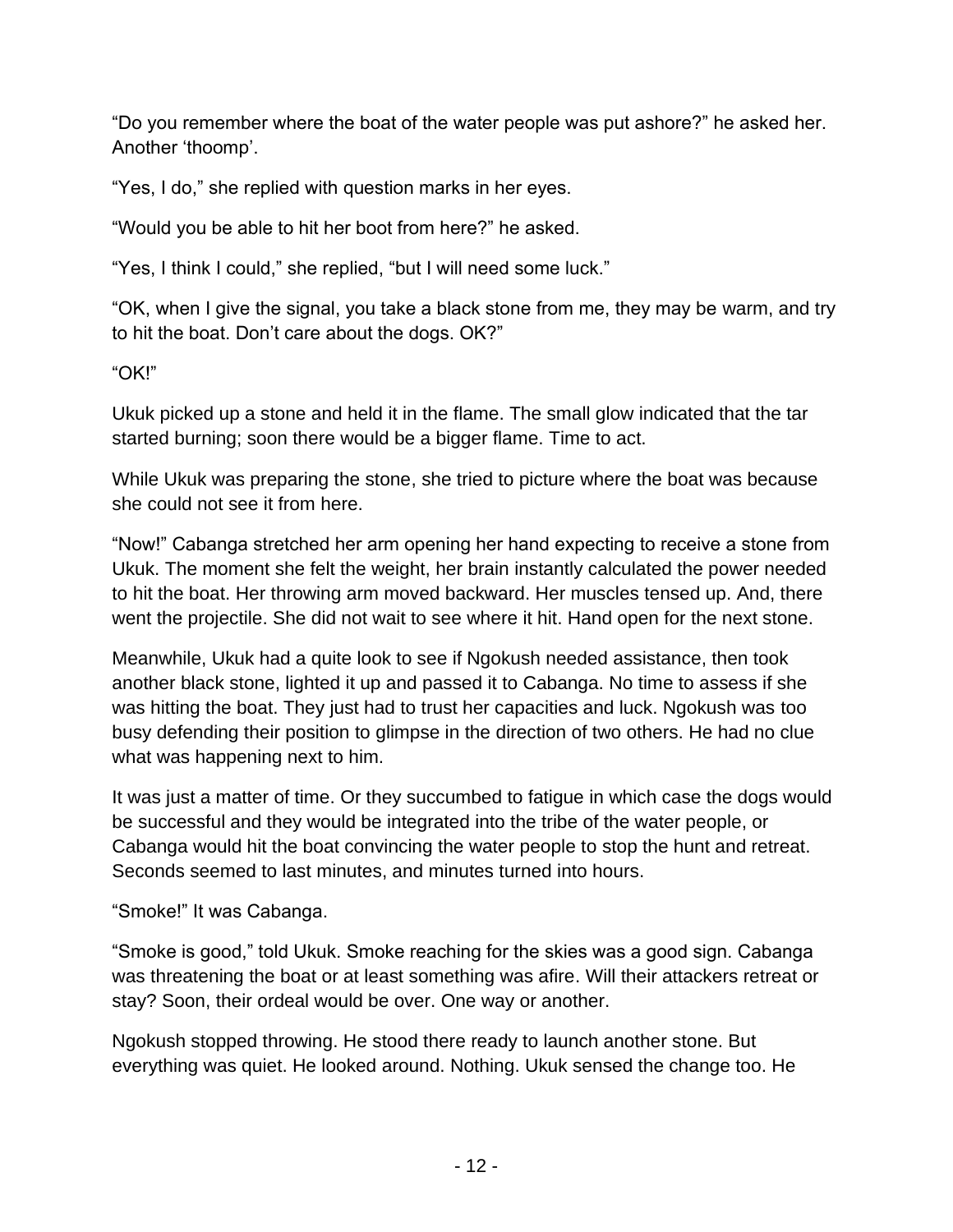handed over a black stone to Cabanga and stood up. An empty forest. No howling. No dogs.

"There they go! They run away!" yelled Cabanga. Indeed, they could see the smoldering boat sailing away on the lake. They had won. They yelled it out. They felt strong. Invincible. Soon fatigue kicked in.

"Let's make camp here and stay for the night," proposed Ngokush.

"Isn't it dangerous here?" asked Cabanga.

"No, I don't think they will return soon, and if they would, we have the puddle of tar nearby. Enough to scare them away, again. We stay rest and leave in the morning," Ukuk concluded.

They prepared for the night. While enjoying dinner, Cabanga asked how Ukuk came up with the idea of throwing firestones at the boat. He pointed to the kettle and said "the uvumbuz".

"It was the root that gave me the idea of 'Untouchable imagined'. We were fighting against the things we saw and were a direct danger, but we had to look for the things that were not in plain sight. We had to stop the water people by threatening their boat. You had to imagine where it was to hit it," he explained while pointing with his head to Cabanga.

"So, we really found the uvumbuz," concluded Ngokush.

"It seems so. What would be meant by 'Uncertainty defied'?" asked Cabanga.

"No idea, but we will understand when the time is right. Just like we did now," tried Ukuk. While reliving their heroic battle against the water people, they fell asleep.

# **Uncertainty Defied**

The next day, Cabanga woke up the rest of the fellowship. The sun was almost up. They should start early because they had a long day ahead. They had agreed to make up the time lost after the encounter with the water people. The second day passed without incidents. It was a nice and happy walk. After the eventful last days, they enjoyed the voyage back home.

When the sun touched the horizon, they made camp. Ukuk took care of the uvumbuz, Ngokush made dinner and Cabanga prepared the sleeping places. Dinner was delicious. They were in a familiar-looking environment in a well-hidden camp. Feeling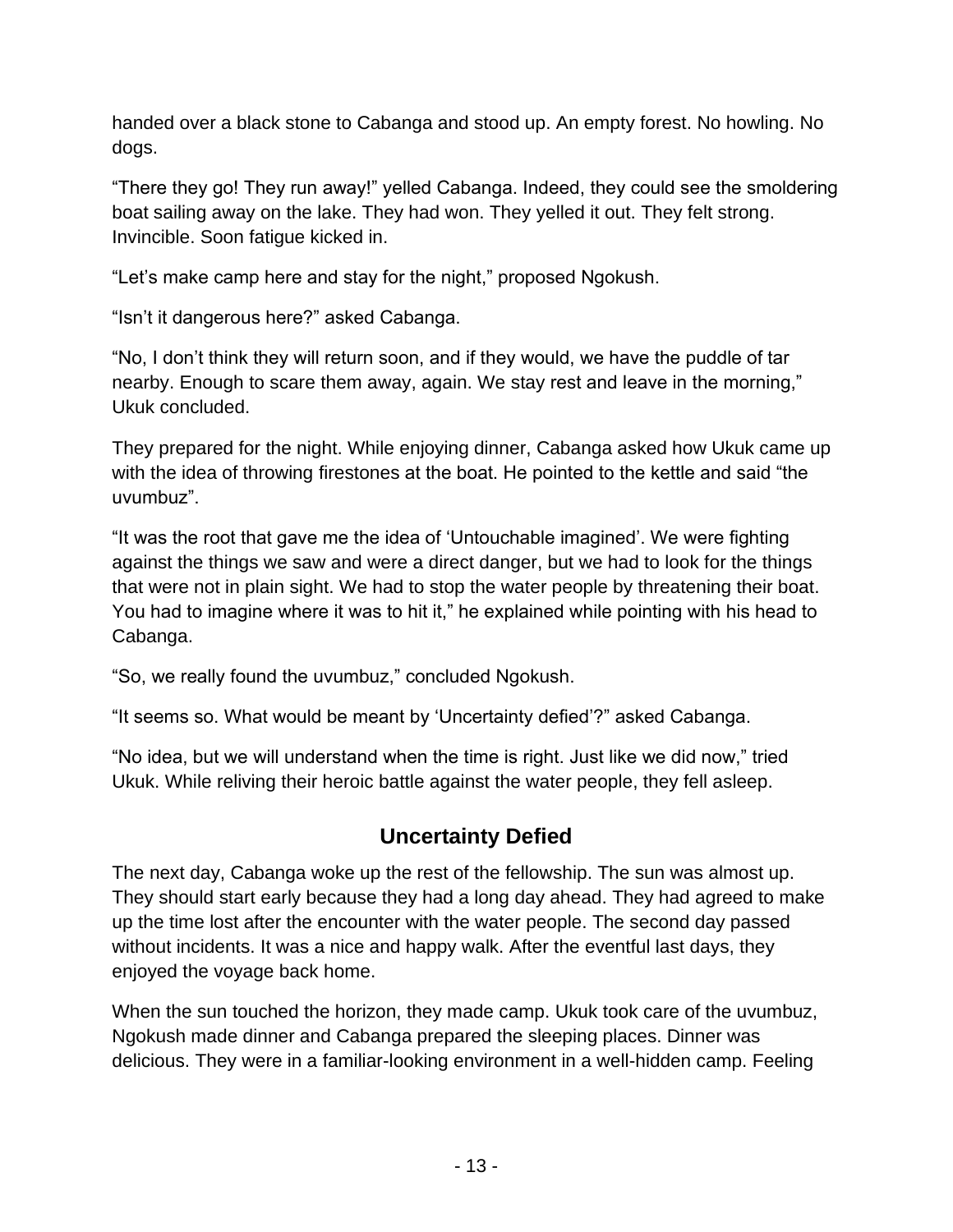overconfident and tired, they refrained from a night watch. They fell asleep next to the fire.

With the dark came the silence. A peaceful silence.

However, with the dark also came danger. A slow, but deadly danger. Branches and leaves moved without a sound. A silent killer slowly but firmly entangling its victim. Its prey unaware of what was happening, until it would be too late.

"Cabanga!" yelled Ngokush. He had barely opened his eyes to see her entangled in a woody knot. His yell woke up the rest of the party. Cabanga could only produce a muffle.

"What …?" but Ukuk directly saw what was happening before he finished his question. He directly followed his friend in an attempt to free her. Both were hacking the knotting ivy, chopping of roots. However hard they were slashing and hashing, the plant's grip on Cabanga tighten. The roots were growing back faster than they could chop them off. She would soon be crunched inside the growing knot.

Ukuk needed to catch his breath because he was near collapse. He knew that doing the same thing over and over again would not lead to a different outcome, but he had no clue what to do to free Cabanga. In despair, he turned briefly towards the uvumbuz in the kettle as he felt drawn to it. The light flared up a bit. 'Uncertainty defied'. He had no clue what these two words could mean if they even had a meaning in this situation. He turned again for a desperate effort to save his friend.

In the glimmer of the light, he saw two bigger roots coming out of the dirt leading to the big knot. They were barely distinguishable, but he understood the importance of this observation.

"Ngokush, take your ax. Slash it at the far left and right of the knot and as hard as you can," he instructed.

"Why?"

"I'm not certain, but I think that is the only way to free her," he explained.

Observing that their current method would never be successful, Ngokush quickly moved in the right position to do what was asked. With a larger swing, he planted his ax right where Ukuk had seen a root. The knot shuddered and loosened partly its grip. Smelling victory, he swung again and with all his might crashed the blade on the other side. The murdering bundle of roots fell apart. Ukuk was waiting for that moment. He snatched Cabanga out of the deadly stranglehold. Not too soon.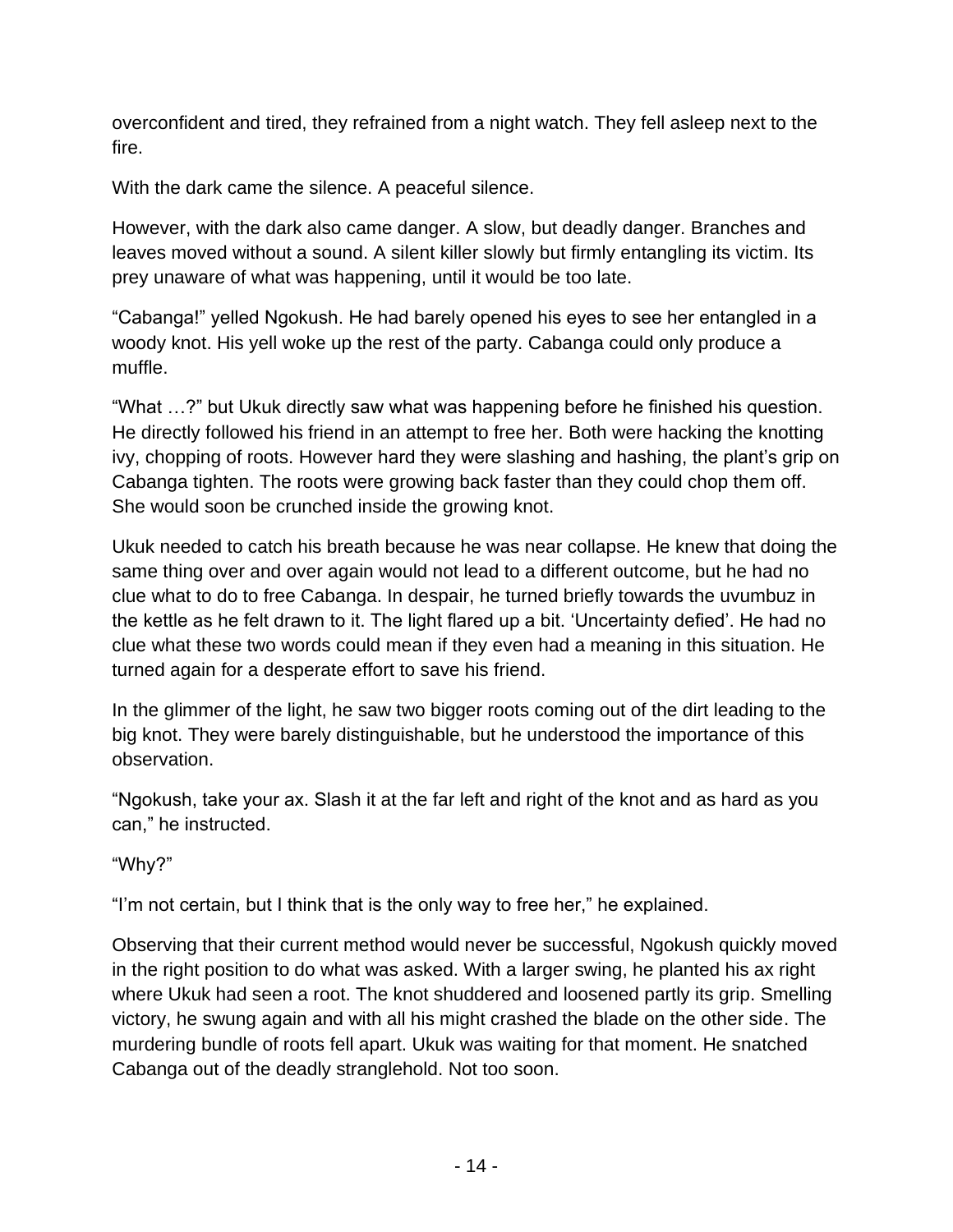Once freed, they had to move away because the knotting ivy was maybe beaten, but not dead. They had to move away from this deathtrap. After an hour of walking in silence, they decided to take a rest, but not without somebody looking out for danger. They had learned their lesson.

### **Unknown Perceived**

They were not eager to start a new day. During breakfast, they discussed the last night's event. Cabanga was still feeling a bit tight, but besides that, she did not seem to suffer from permanent damage. No ribs or bones were broken. Only a few brushes.

"How did you know that I had to cut those two roots?" asked Ngokush.

"I saw them briefly in the light of the uvumbuz after it reminded me of the next sentence. I was not sure that it would free Cabanga, but my gut told me I had to try it. Just keep on slashing into the knot did not seem to help," he explained.

"You two defied the knotting ivy by following an uncertain solution. Uncertainty defied," she concluded. "We surely have found the uvumbuz. We did what the giants couldn't." She smiled.

"Yes, we did. Together," said Ukuk.

"Yeah, we did, but you, Ukuk, are the one who understands the uvumbuz," replied Ngokush.

"I just got lucky," Ukuk tried.

"Three times," teased Ngokush while pushed Ukuk.

"I'm ready to start walking. Come on guys, let's go home," she proposed.

The colors of the stories about their adventure shone more bright as their feet covered more distance. Their spirits improved as they came closer to the village. They started recognizing the curves, the scents and the sounds of the environment. Soon they would be welcomed as the first omncane who solved a tribal problem giants could not. But they were not there yet.

"What do you think 'Unknown Perceived' would mean?" asked Ngokush.

"Maybe that we found the real uvumbuz?" tried Ukuk.

"Yeah, that we know that it is the real thing," continued Cabanga. "But, what about 'Trinity overlooked'?"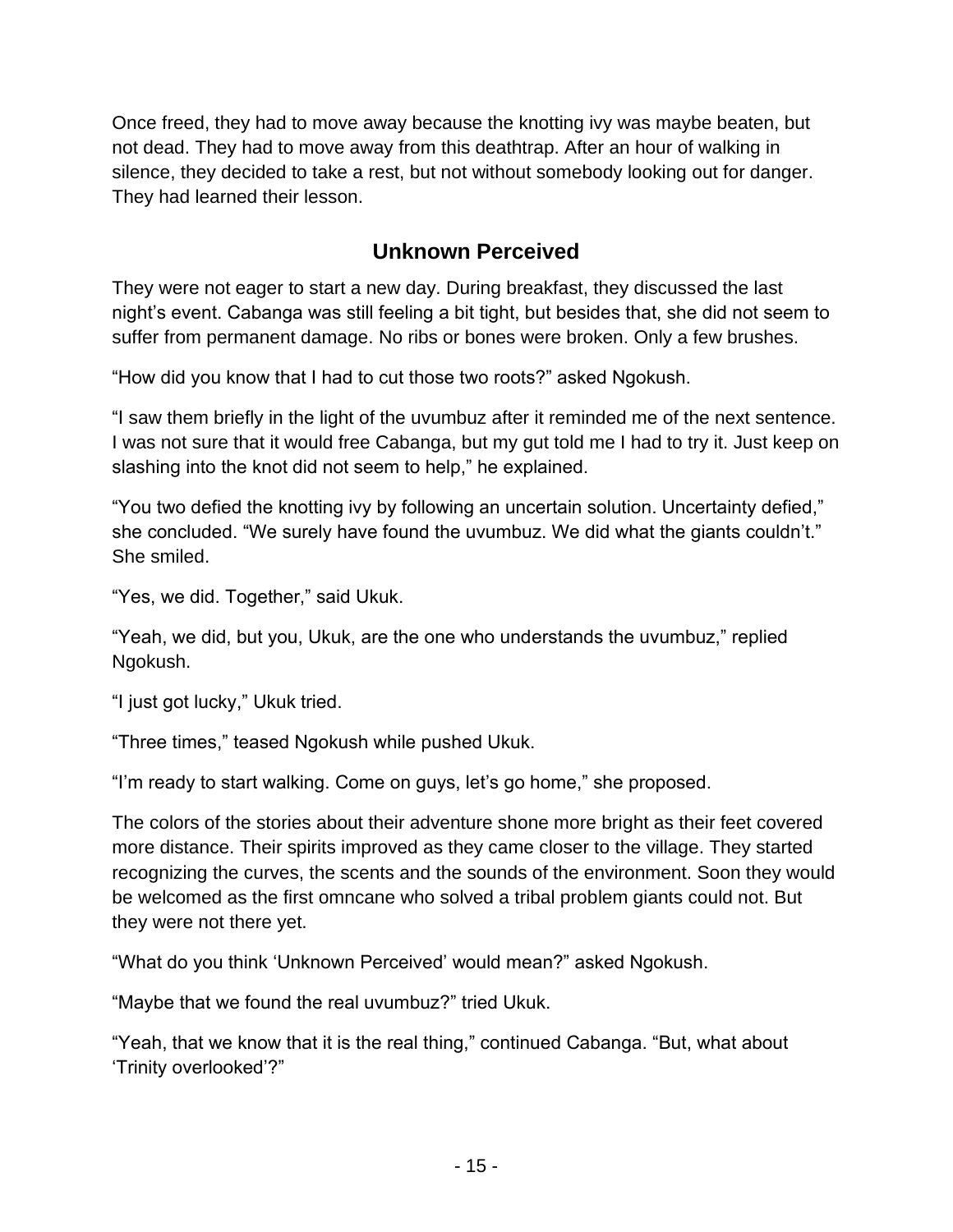"That must be us. We are three, the trinity. And the giants look over us because we are small," explained Ngokush.

"That could be. If so, that means we will have nothing to worry about for the rest of our trip. All of Kanipha's sentences fulfilled," concluded Ukuk.

"His skills are really phenomenal."

Happy spirits, pleasant walk.

After another day of traveling, they reached the rolling plains of the tribe. Almost home. There were fantasizing about the surprise on the faces of the tribespeople when they would show up with the uvumbuz, and of course with the stories that proved they had found the real one. About the feast the tribe would organize in favor of the 'The Ukwenza of the Frogs'. About …

With a loud crack and rumble, the bottom opened beneath them. Like a giant monster. The earth swallowed them and the three disappeared in the underground belly. As quick as it happened, silence returned in the forest, but the trio was gone.

They were falling slamming against the walls of a natural chimney. For them, it seemed like an eternity. All happened in slow motion. Their ordeal did not stop as they smacked onto the dirt floor. Stone and dirt loosened by their fall had followed them and was now coming down on top of the friends. The noise died quietly after a while.

They had entered an ever-dark world. The home of cave-dwelling animals. With no light, they were trapped. No way out. Light would not have helped much, because the only certain way out, was up and that was impossible. Maybe it was better had they not survive the fall.

"Uh, uh," the voice of Ngokush. "Ukuk?! Cabanga?!"

"Uhe, uhe," a dry cough somewhere.

"Who's coughing?"

"Me. Cabanga. I feel somebody moving next to me. Is that you Ngokush?"

"No, I'm here," knowing she could not see him, "it must be Ukuk you feel moving."

She tried to touch the body next to her. "Ukuk?"

"Yes, it's me," the faint voice of Ukuk.

"Everybody OK?" asked Ngokush. Two confirmations.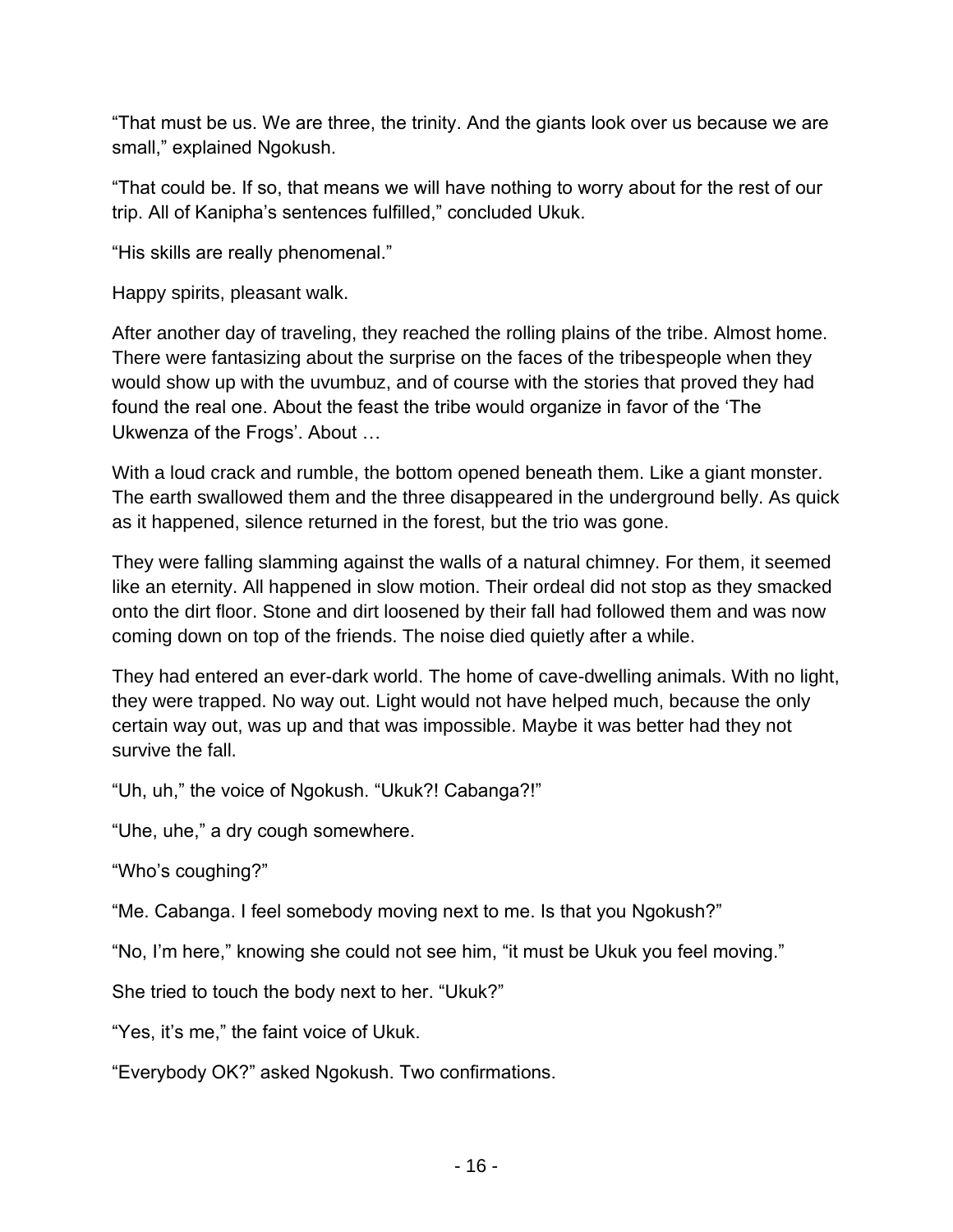"Any idea where we are? And how to get out of this darkness?" asked Cabanga afraid of the answer.

"No, no idea."

"Do we have light? Is the uvumbuz still burning?" informed Ukuk. "Where is it?" with an undertone of panic in his voice.

"There, I see a faint light," shouted Cabanga. She crawled towards it. "Yes, it is still burning."

"Great, we have light. Now, we have to determine where to go." Ukuk went to Cabanga. Ngokush joined them. With three, they scanned their direct environment. Up was not a way out.

"It seems that we can only go that way," Cabanga pointed to a tunnel.

"Let's collect our gear and follow that tunnel. Hope it will lead us out of this cave." Ukuk knew that hope was not a method, but that was all they had for now. A plan however sketchy is better than no plan.

It took them a few moments to collect the most important stuff. They moved through the tunnel in close formation, as the uvumbuz was only a small flame. Luckily, the cave floor was quite even, so walking was not a difficult venture. They walked for hours in the dark without any idea where they were heading.

"What do you think made these tunnels?" asked Ngokush.

"A subterranean river?" hypothesized Cabanga.

"I was thinking that too," confirmed Ukuk, "with a bit of luck, we find freshwater."

They took a pause. They had no idea how long they were walking. Without daylight, there was no telling what time it was. They felt like it was a good moment to rest. Cabanga took the light to look around. They had stopped in some kind of room. Minerals reflecting the flame created a ghostly ambiance. Then it moved. Dancing reflections?

"Hey, look. This is strange," called Cabanga.

"What?" asked Ngokush.

"If I turn like this, the flame starts to dance," demonstrating what she meant.

"It is as if …," Ukuk started.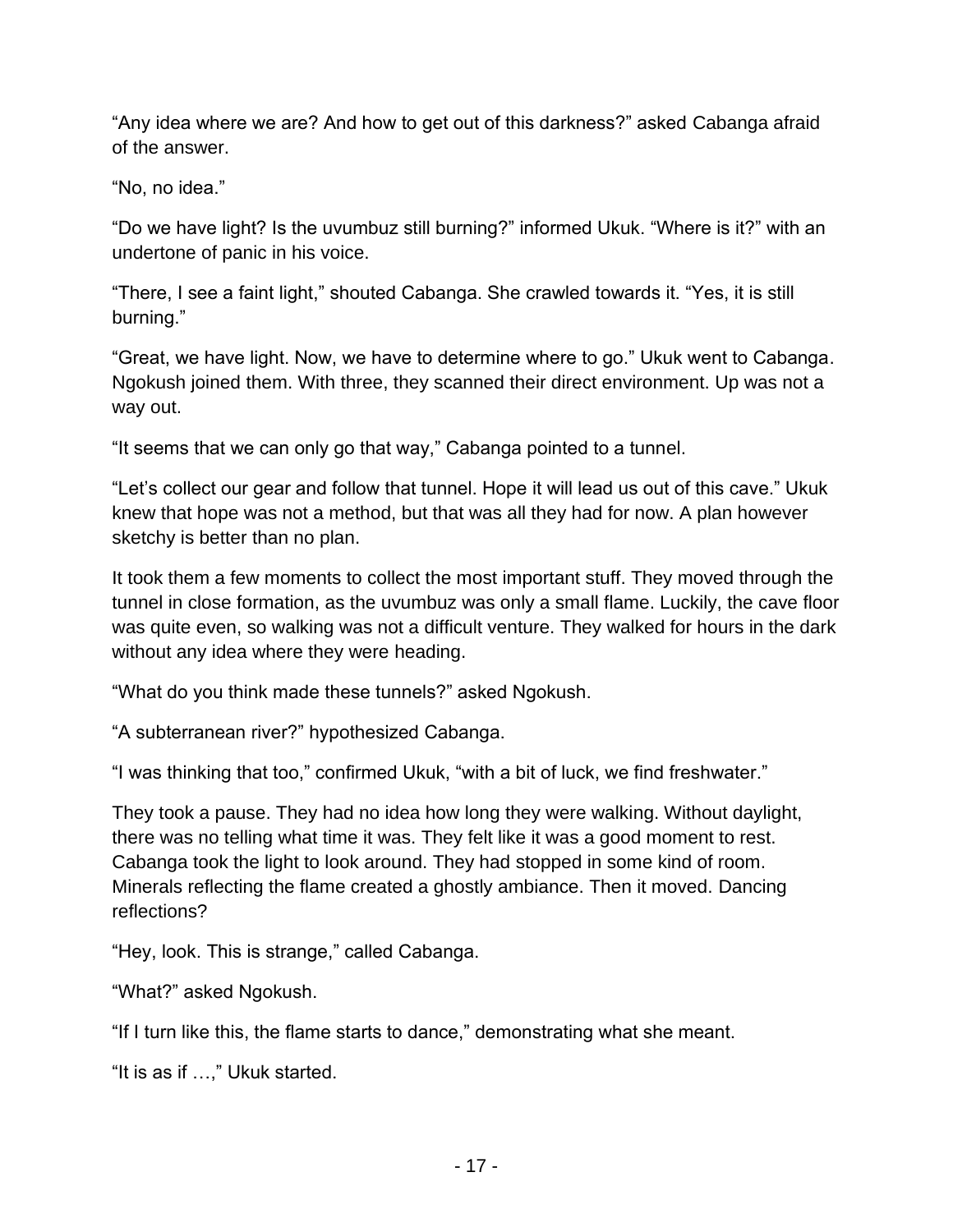"… there a little wind and that only means an exit," she completed.

"Yes, that is right. Time to move," that was Ukuk again. They picked up their stuff and followed the flame. It took them a while before they saw a faint glow. Daylight? Must be as the flame tilted towards that direction. Unintentionally they hastened the pace.

Cabanga, still with the uvumbuz in her hand, suddenly stopped. "Halt!" The others followed her example.

"I know where we are. Look down and then up, and you will know it too," she explained. The two men looked down: water. And up: a round opening. The village's water well.

"We are under the village," said Ngokush.

"Right. What now?"

"We could yell?" proposed Cabanga. All three shouted at the top of their lungs. But no movement to be seen. Again. Nothing.

"We could stand here and shout, but we are not even sure they can hear us," thought Ukuk loud. "Climbing up is no solution either."

"What to do?" asked Ngokush.

"I propose we follow the water downstream and see where that leads us. If that doesn't work, we can always come back," Ukuk suggested.

"OK, let's do this and see how far we get," agreed Cabanga. The three followed the small underground stream. The number of tunnels, holes, surprised Ukuk and vertical pipes there were.

"Cabanga, can you bring the light here?" She came. He looked up in one such pipe. Now he saw that the layer of dirt forming the roof of this shaft must be very thin. Their village was on unstable ground. He looked back and could see the pool they consider the village's water source. How far was that? The others were looking too.

"That doesn't look good," Ngokush determined, "Not good at all."

"Unknown perceived," recalled Ukuk. "We did not know about this network of tunnels and shaft. The ground the village is built on is unstable."

"Right, we have to move on and warn the tribe that our village is in danger," confirmed Cabanga. The group continued along the river until it went under a rock. They could see a dancing light coming from under the rock.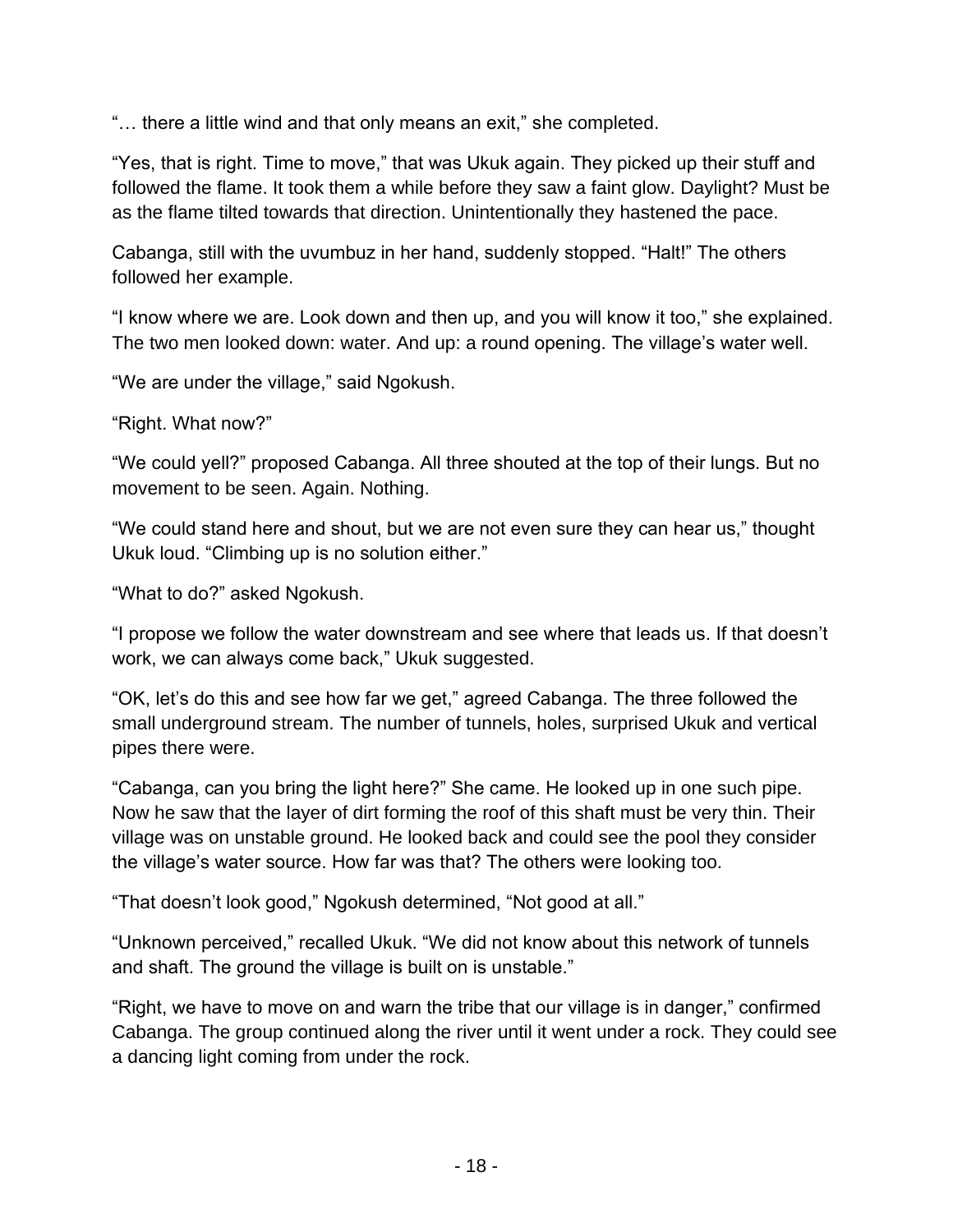"I think we can dive under the rock towards the light. That must be a place with sunlight," said Cabanga.

"I will go first and see if you are right," proposed Ngokush. Ukuk took a rope and handed it to his friend.

"Put that around your middle. If there is something wrong, pull three times quickly and we will pull you back in. If you reach the other side and it is the exit, pull three times slowly. We will follow you as soon as possible. OK?" Ukuk clarified.

"OK," nodded Ngokush. He took off his shoes and stripped off as many clothes as possible. He went into the water. "Brr, cold." Took a deep breath and disappeared under the rock. The waiting took forever.

"Do you feel something?" Cabanga asked.

"Nothing special," he replied. "Ngokush is a good diver. He will make it," he felt Cabanga was worried.

It took Ngokush more than a minute to reach the other side. With every stroke, the light became brighter. When he felt no more rock above his head, he swam upwards. He broke the surface and saw women washing clothes. He had surfaced in the washing pool. They were surprised to see him and refrained from running away. The women came closer and started asking where he was coming from and what he was doing.

"Wait, wait, I will answer all your questions, but first I have to tell my friends that I made it," he told the excited women around him. He pulled three times on the rope and fixed his end to a tree. Now he had to wait.

Ukuk felt a long haul, followed by two more.

"Yes, he made it and it is an exit," told Ukuk. "You go first, I'll follow."

By pulling the rope, they could cover the distance under the rock much quicker. Both surfaced shortly one after another. The news of their sudden appearance traveled quickly through the tribe. People interrupted their activities to descend to the pool. It was not every day this happened and they all wanted to witness the return of this small but special group of travelers.

"We have to tell the council that we had found the uvumbuz," Cabanga told.

"And that the village is in danger," continued Ngokush.

"Yes, we have to tell them as soon as possible," confirmed Ukuk after he had checked that the root was still burning. They had left all their equipment behind except of course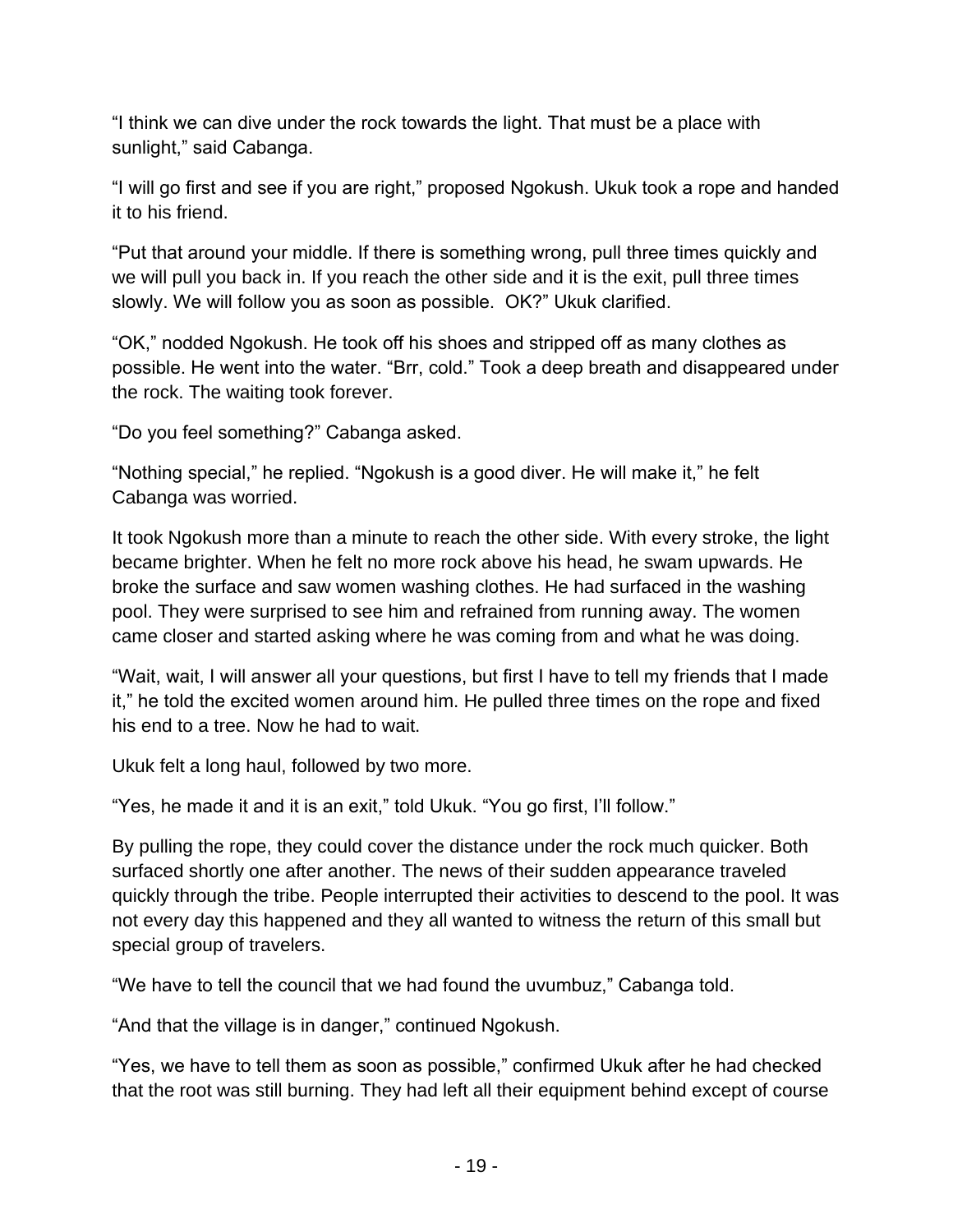the kettle. Ukuk had made sure that it was watertight before getting in the water and had opened it after he surfaced.

"You are lucky. The giants are in council. You can go now," informed a bystander.

# **Trinity Overlooked**

The headed to the meeting place. The three travelers in front followed by almost the whole tribe. When they arrived, the giants were discussing reorganizing the chairs. A change like that would certainly lead them to the discovery of the uvumbuz. It was a very heated discussion with proposals, arguments, and counter-arguments filling the space.

The traveling trio stood there watching the discussion. After a few moments, they went to the center and tried to tell that they had found it. First with a low voice, because small people do not talk during these umhlangans, than louder and louder until the three could not shout harder. No success. The giants did not even notice their presence.

They tried other approaches like standing on a chair, even kicking some legs… but all they received were some angry faces and a sign to get lost.

"This is important," was the only words somebody said to them.

"But..."

"No buts!"

"Trinity overlooked," sighed Ukuk the moment he decided they had failed. "Let's get out of here. We will wait till things quiet down and try again later."

"Good idea. We go back to the village and tell our stories with some real food and drinks," agreed Ngokush. They walked off the perimeter of the meeting place.

"What do you think you three are going?" It was the voice of Kanipha. The council turned dead silent.

"Going back to the village. Nobody here is interested in what we have to say," answered Ngokush annoyed by the sudden interest.

"No, the walkers want to hear what you have to tell," Kanipha replied. "Tell them what you have found."

"We have found the uvumbuz," yelled Cabanga. A sound of unbelief raised from the giants. On the gesture of the chief, all went quite.

"And where is the thing you call the uvumbuz?" asked the chief.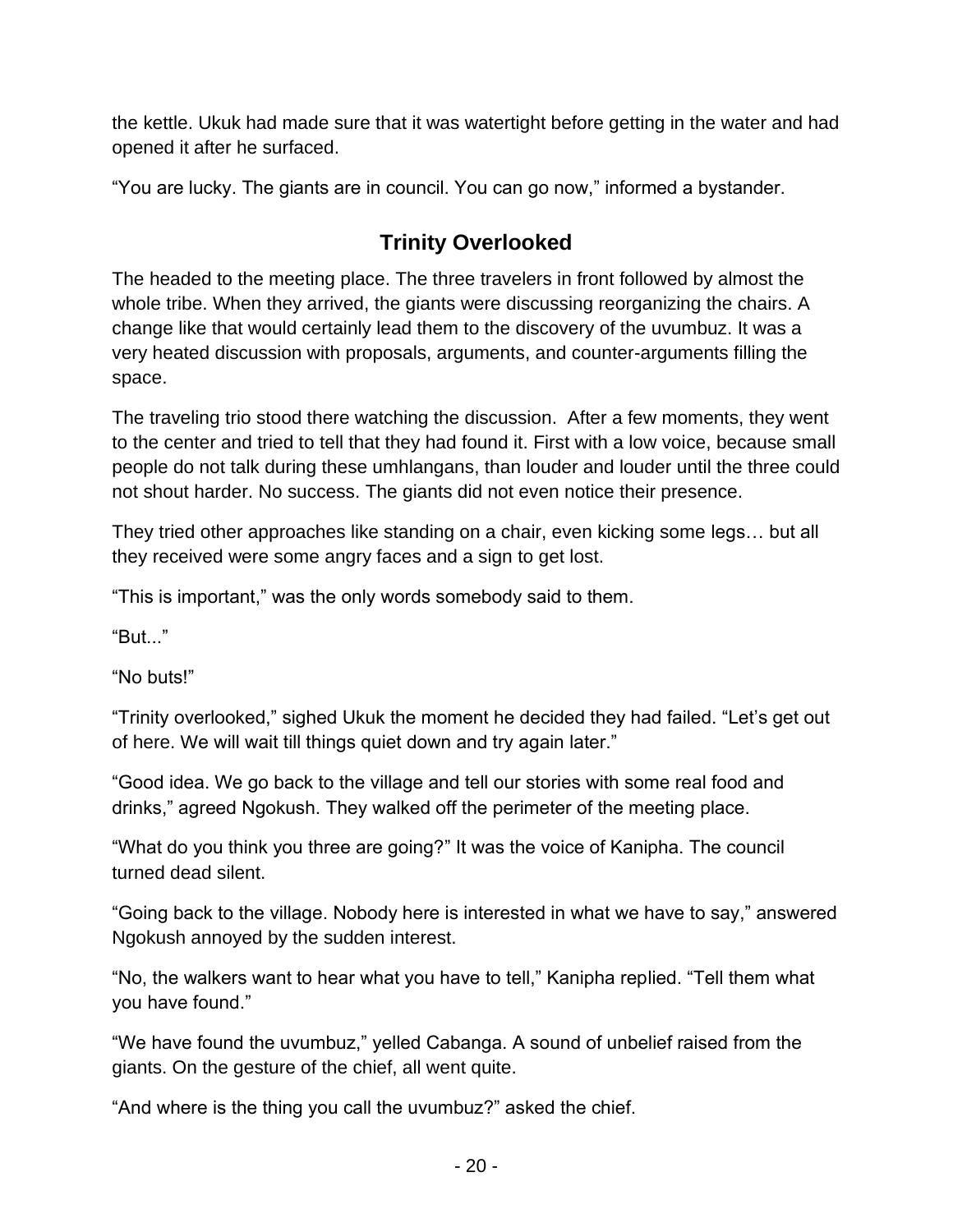"Here in the kettle. This burning root is the uvumbuz." It was Ukuk.

"And why do you think you have found the uvumbuz?" questioned the chief.

"Because of the words of Kanipha," he responded.

"Unearth fallen," Cabanga gave the lead-in.

"We," including the two others, "found the burning root, after a bolt of lightning smacked the old tree on the mountaintop in the direction Kanipha had send us." The chief looked at his advisor who confirmed he did gave them a direction.

"Untouchable imagined," continued Ngokush.

"We were attacked by ghost dogs. The uvumbuz inspired us to chase away their masters, the water people, by throwing burning stones at the location we imagined their boat would be," Ukuk explained. A short discussion started about the existence of the water people. They were just stories, right? Ghost dogs did not exist? Of did they? The quarreling stopped when the chief raised his hand.

"Continue."

"Uncertainty defied," pronounced Cabanga. The two were taking turns to introduce the explanation by Ukuk as if they had agreed to do that to enhance the dramatics.

"We could free Cabanga because we acted swiftly although we were not certain it would work."

"Unknown perceived."

"We discovered that, unknown to you all; our village is on unstable ground. It could be swallowed by the earth anytime soon." These words went through the council and the audience like a tsunami hitting land. The chief's hands raised again.

"And the last one: Trinity overlooked."

"You giants did not pay any attention while we, a group of three, tried our utmost best to get your attention. We were too small to be noticed," concluded Ukuk. A whirlpool of emotions, reactions. As more people, big and small, got involved, the noise level increased.

"Quite!" The chief raised his voice and hand. "A nice story, but you have no proof. We just have to believe you, right?" The whole tribe was quite. A solar eclipse silence. Nature and people alike stopped breathing. Was this all fantasy? Cabanga and Ngokush stared at Ukuk as if to say "What now?"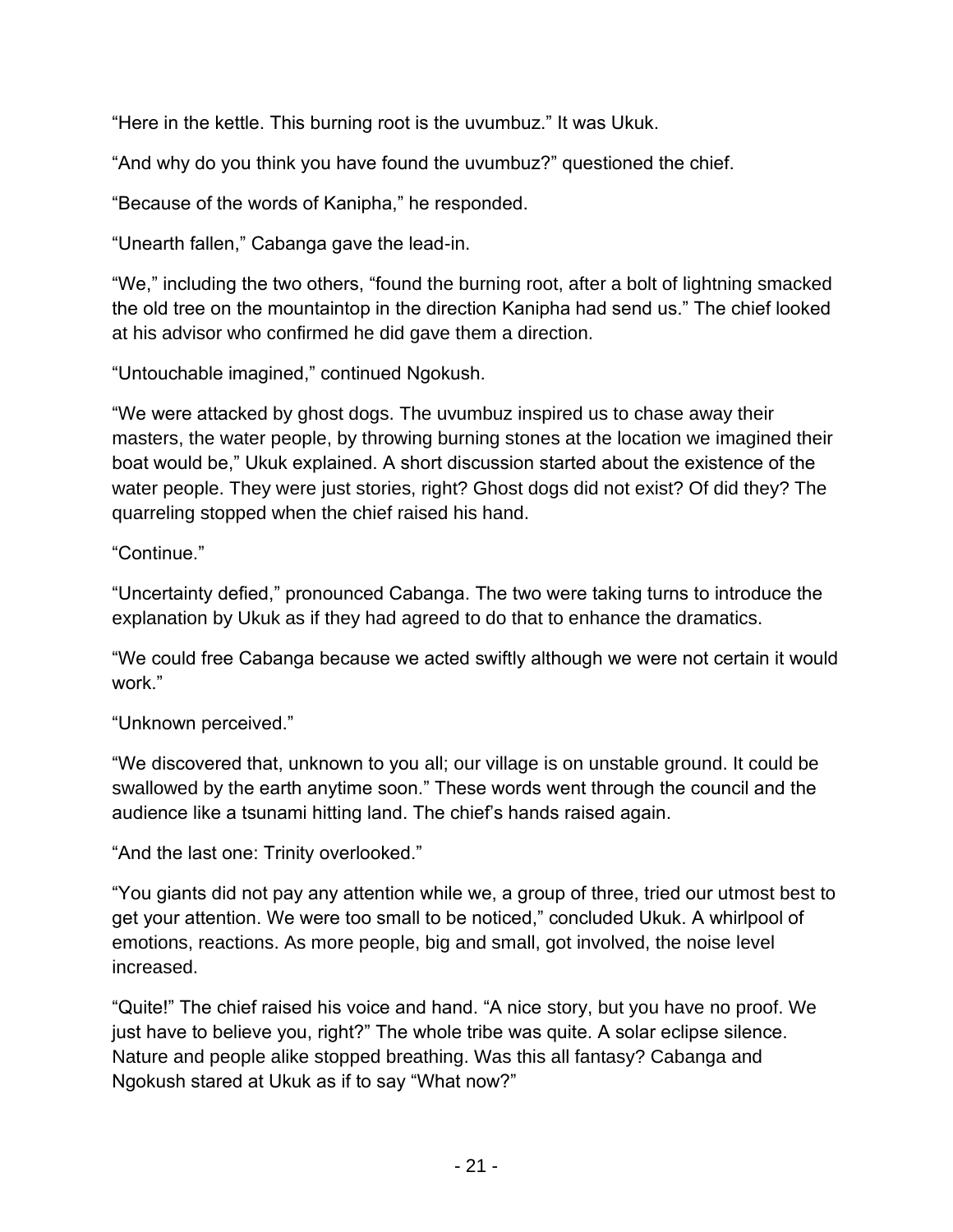"Follow me," spoke Ukuk slapping the back of his friend, "I know how to prove it." He walked to the water well. Looked down the hole as if he was searching for something. Some people put their head in the well too to see what he was looking for. He set his vision on an imaginary point and quickly stepped following his gaze. The crowd opened up to let the three pass followed by the chief, Kanipha and the giants.

Suddenly he stopped. People crushed against each other trying to avoid bumping into the leading group. He took two steps and with his finger marked a spot. Ngokush and Cabanga were beginning to understand what Ukuk had in mind.

"Chief, do you think this spot is safe to build a house?"

"Of course it is safe. Why would it not be?"

"Does somebody has an ax we may use?" Ukuk asked. Out of nowhere, somebody gavehim what he asked for. He handed over to Ngokush.

"Can you throw the ax as high as possible and make it land on that spot?" he asked Ngokush while pointing to the mark. Ngokush was now sure of the purpose of this request.

"Of course I can," he replied confidently. The people made room because nobody wanted to be hit by accident.

"My dear friend, throw your ax." With a flair for drama, why not giving a little show when your audience is glued to what you are going to do, Ngokush brought the ax back and high. With one smooth movement, swung it to the front and let it go at the apex of his swing. The ax climbed up the sky. Turned over when gravity had completely drained its upwards speed. It fell back to earth to crash on the spot. However, the moment it hit the ground a hole opened and the ax disappeared. A shock went through the tribe, but Ukuk had made his point.

"We didn't know that," spoke the chief. "I guess this proves your story. Where is the uvumbuz?"

"Here," it was Cabanga who had thought to bring it with them. Kanipha walked to her and took the kettle.

"So, this is the uvumbuz?" he said with a clear voice.

"Yes, that is the flame that inspired us according to your words," clarified Ukuk.

Kanipha took the burning root out of the kettle and held it up. People instinctively bowed slightly while releasing a quiet "ooh". It was a magical moment.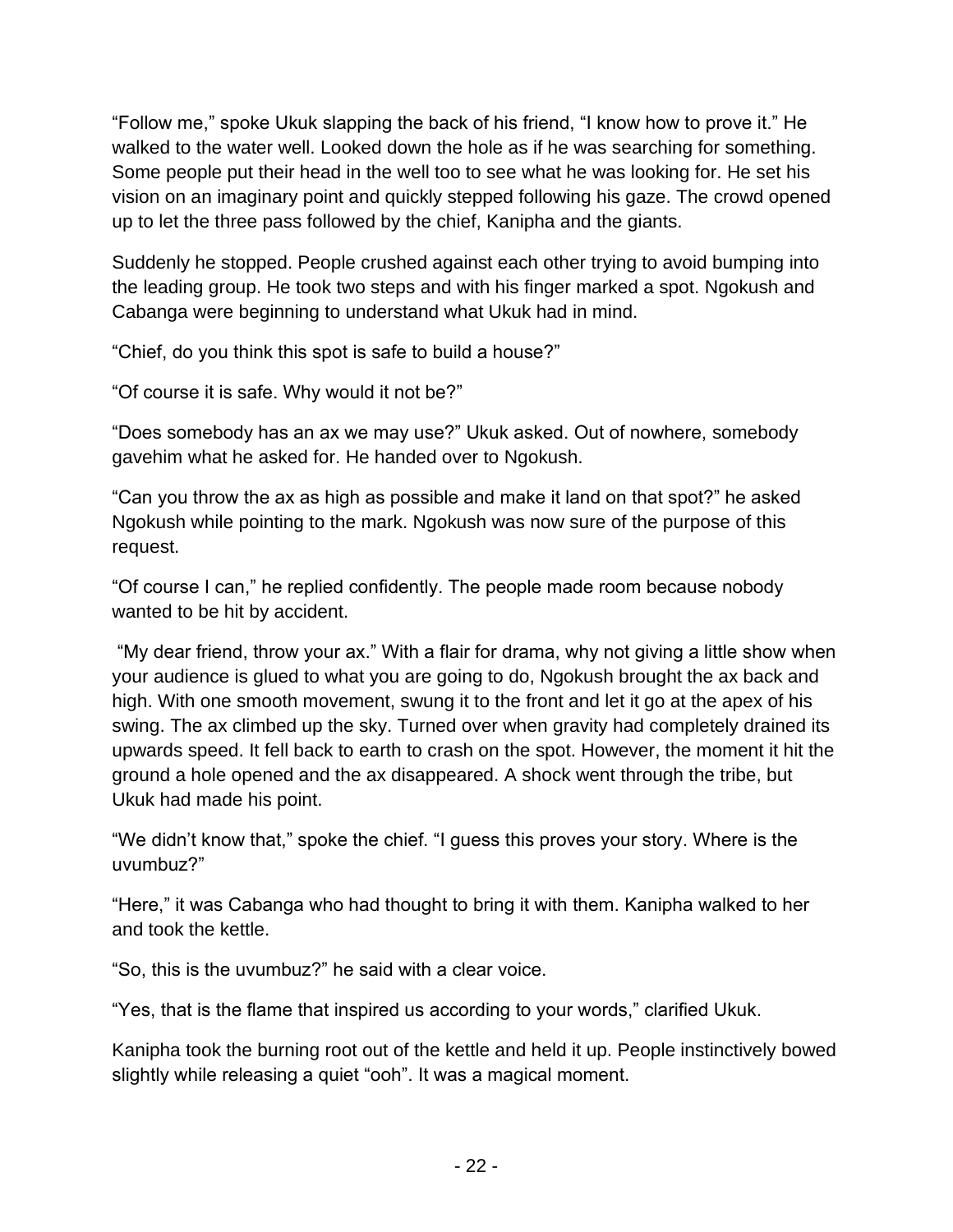## **The Discovery of Uvumbuz**

He looked at the uvumbuz, at the people, at the chief and then at the three. He studied the uvumbuz and threw it on the ground. Took one step and killed the flame with his foot. The crowd froze in a petrified shock.

"What are you…" Ngokush was stopped mid-sentence by Kanipha's hand sign.

"But …" tried Cabanga. Hand up.

"And your w…" Ukuk's turn to get the hand.

"Yes, I know. Your travel matched my words. However, those words were not about your stories, but about the uvumbuz. About you," he continued, "Yes, I have shown you the way, but would you have started the journey if I hadn't given you some direction?"

"Uh, no," Ukuk replied.

"That is why I pointed in the direction of the sunset," Kanipha explained. "With 'unearth fallen' I meant that you had to forget how you normally do things and try something new, even if you do not understand in the beginning how things will evolve. Like you did with the tree, you just went for it."

"Yes, I was not sure, but it made sense at that time," said Ukuk.

"'Untouchable imagined' refers to imagine what you cannot see and act on that idea. This creativity comes from your heart." Kanipha was now standing behind Cabanga. He went to Ngokush.

"Then we have 'Uncertainty defied'. Meaning that you do something even if you are not certain about the result. You try it anyhow even if you can fail. Doing that demands courage, guts." He tapped on Ngokush's belly.

"To get to 'unknown perceived', you have to open your mind for things you do not know and use those new insights. You need logic and intuition for that." In the meantime, he had walked towards Ukuk and pointed to his head.

"And as last 'trinity overlooked'. You need all three: brain, guts, and heart. Or, an open mind; courage to act, and creativity to imagine. And we have it all here, we just have to use them. We don't require some bizarre burning root or bizarre, unproductive advice from strangers; we have here all that we need. We are the uvumbuz!"